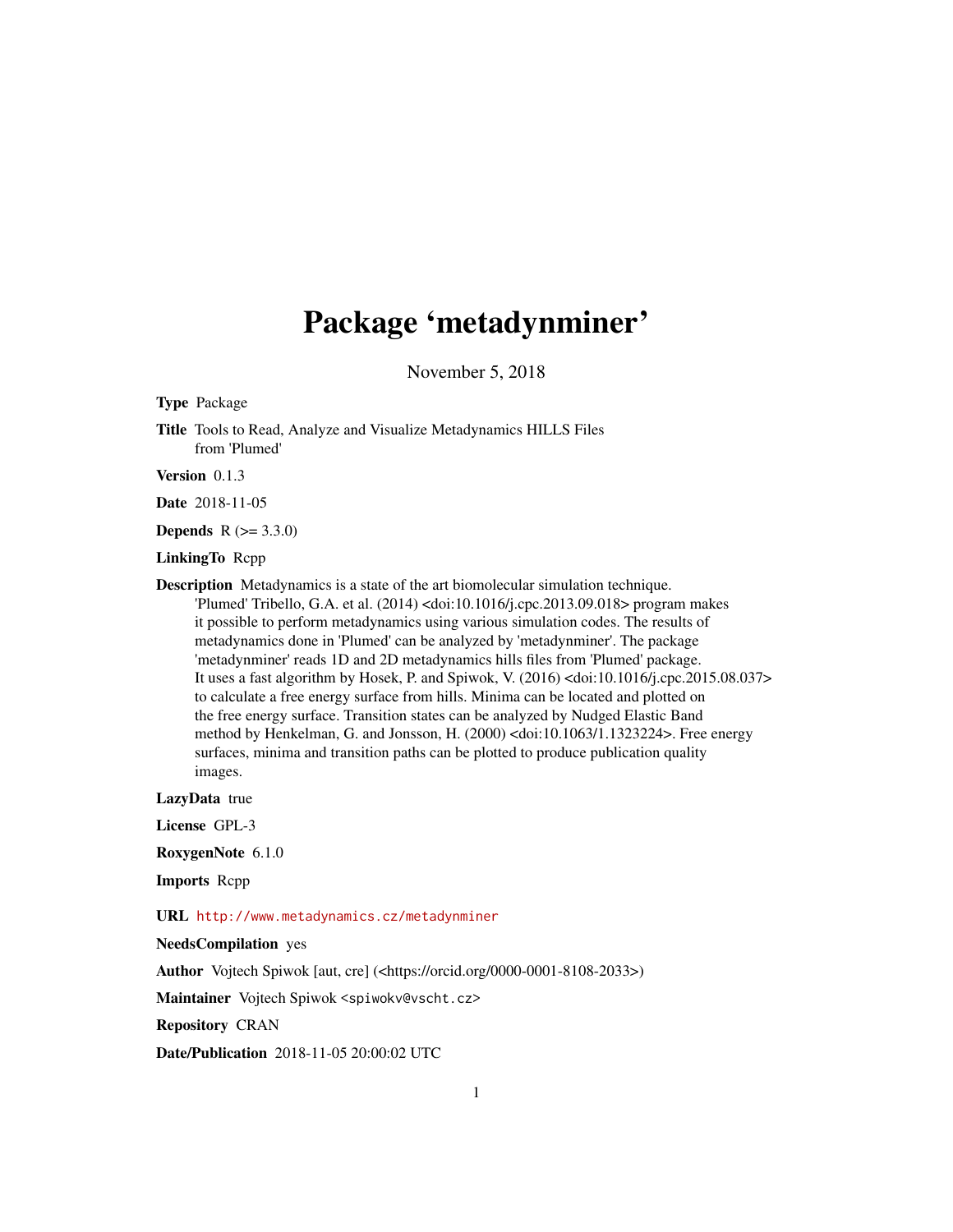# R topics documented:

|            | $\overline{\mathbf{3}}$ |
|------------|-------------------------|
|            | $\overline{3}$          |
|            | $\overline{4}$          |
|            | 4                       |
|            | 5                       |
| $fes2d21d$ | 6                       |
|            | 6                       |
|            | $\overline{7}$          |
|            | 8                       |
|            | 8                       |
|            | 9                       |
|            | 9                       |
|            | 10                      |
|            | 11                      |
|            | 11                      |
|            | 12                      |
|            | 13                      |
|            | 14                      |
|            | 15                      |
|            | 17                      |
|            | 18                      |
|            | 19                      |
|            | 20                      |
|            | 20                      |
|            | 21                      |
|            | 22                      |
|            | 23                      |
|            | 23                      |
|            | 24                      |
|            | 24                      |
|            | 25                      |
|            | 25                      |
|            | 26                      |
|            | 27                      |
|            | 27                      |
|            | 28                      |
|            | 28                      |
|            | 29                      |
|            |                         |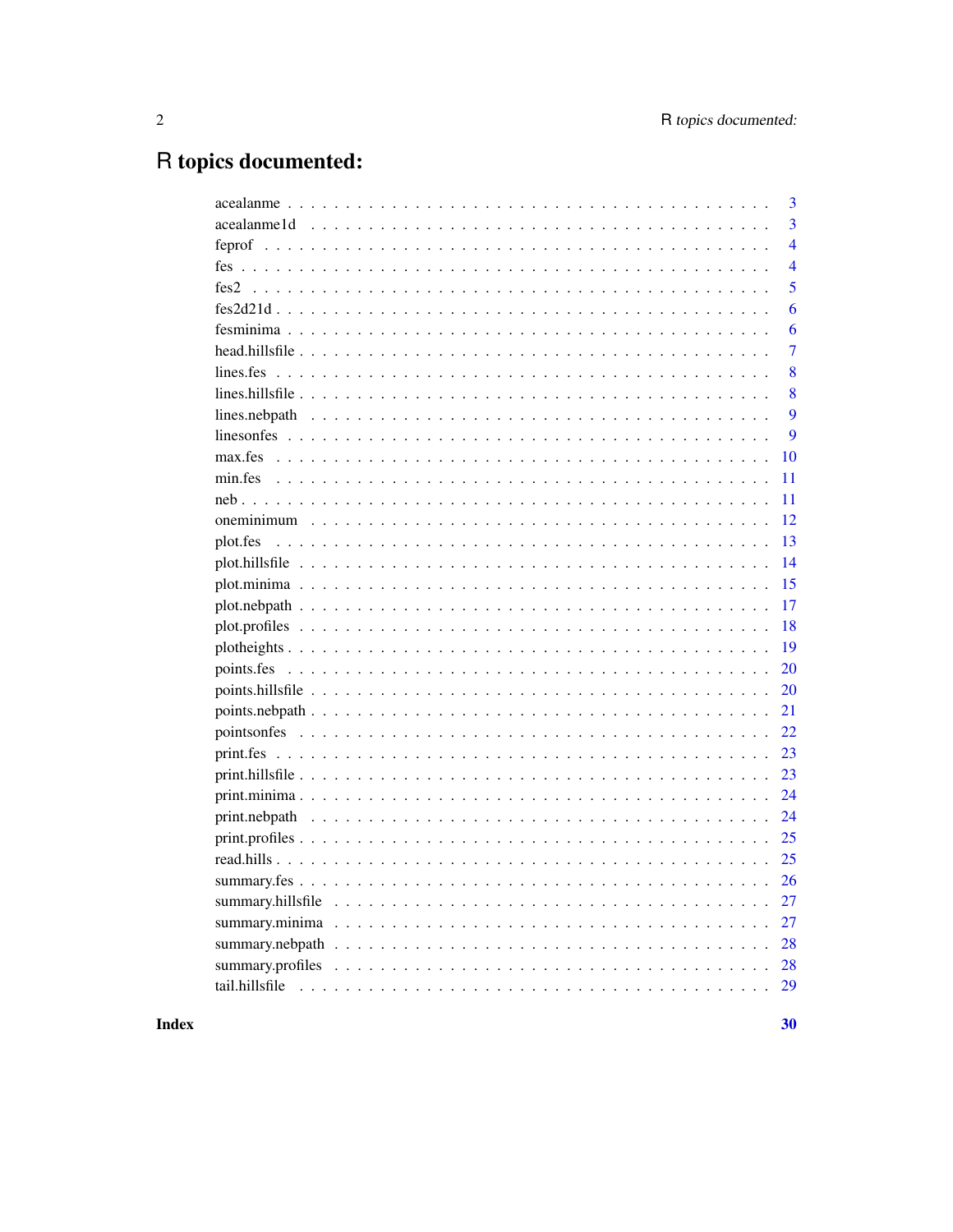<span id="page-2-0"></span>

Hills from 30 ns metadynamics of AceAlaNme (Amber99SB-ILDN) in water (TIP3P) with Ramachandran dihedrals phi and psi as collective variables.

#### Usage

acealanme

#### Format

hillsfile object

#### Source

<http://www.metadynamics.cz/metadynminer/data/HILLS2d>

| acealanme1d | Hills from 30 ns metadynamics of AceAlaNme in water with one col- |
|-------------|-------------------------------------------------------------------|
|             | lective variable                                                  |

#### Description

Hills from 30 ns metadynamics of AceAlaNme (Amber99SB-ILDN) in water (TIP3P) with a Ramachandran dihedral phi as the collective variable.

#### Usage

acealanme1d

#### Format

hillsfile object

#### Source

<http://www.metadynamics.cz/metadynminer/data/HILLS1d>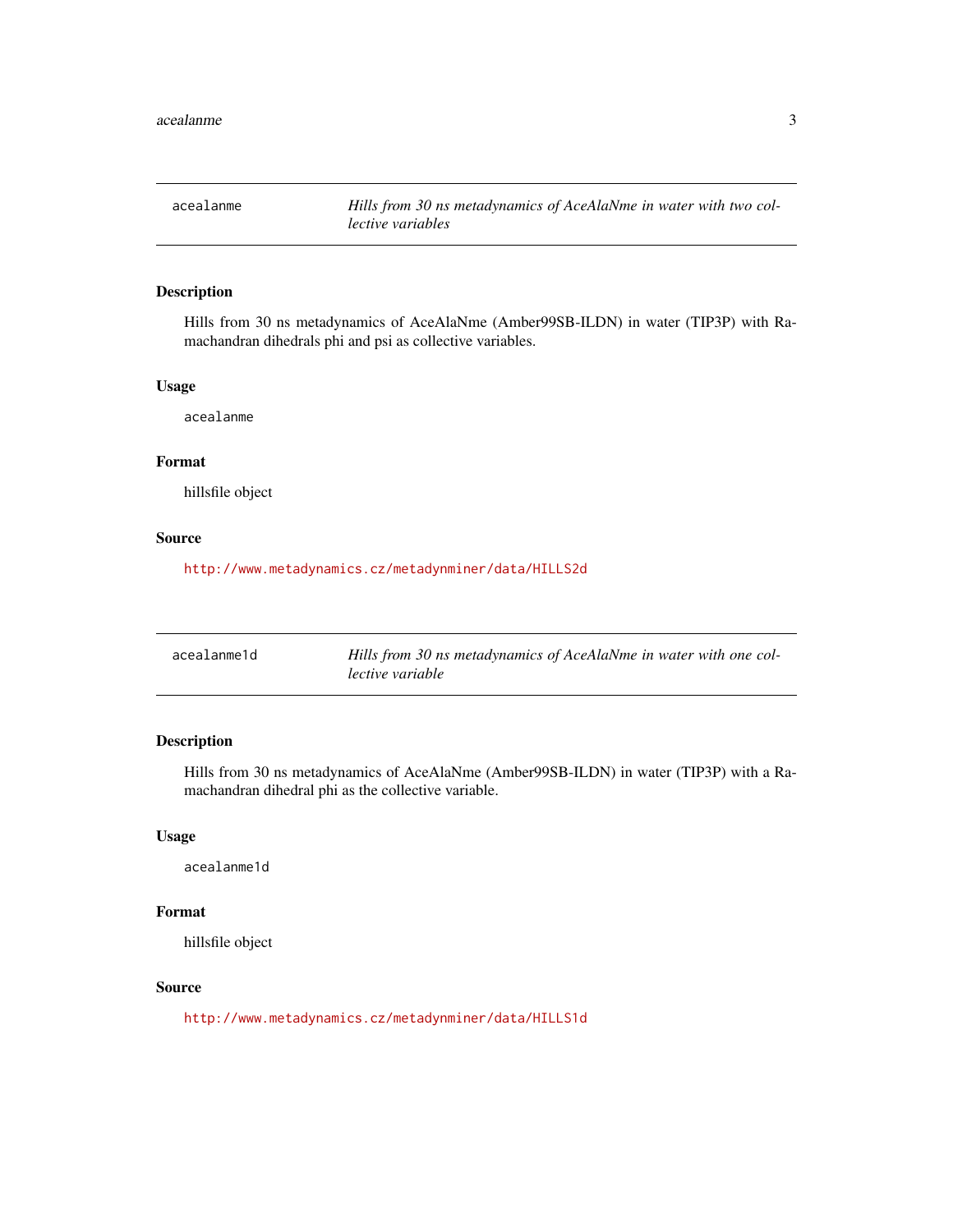<span id="page-3-0"></span>'feprof' calculates free energy profiles for free energy minima. It finds the global minimum at the 'imax' and calculates the evolution of free energies of a local vs. the global free energy minimum. The free energy of the global minimum is constant (zero).

#### Usage

feprof(minims, imax = NULL)

#### Arguments

| minims | minima object.                                                          |
|--------|-------------------------------------------------------------------------|
| imax   | index of a hill from which summation stops (default the rest of hills). |

#### Examples

```
tfes<-fes(acealanme, imax=5000)
minima<-fesminima(tfes)
prof<-feprof(minima)
prof
```
#### fes *Calculate free energy surface by Bias Sum algorithm*

#### Description

'fes' sums up hills using fast Bias Sum algorithm.

#### Usage

```
fes(hills, imin = 1, imax = NULL, xlim = NULL, ylim = NULL,
 npoints = 256
```

| hills   | hillsfile object.                                                       |
|---------|-------------------------------------------------------------------------|
| imin    | index of a hill from which summation starts (default 1).                |
| imax    | index of a hill from which summation stops (default the rest of hills). |
| xlim    | numeric vector of length 2, giving the CV1 coordinates range.           |
| vlim    | numeric vector of length 2, giving the CV2 coordinates range.           |
| npoints | resolution of the free energy surface in number of points.              |
|         |                                                                         |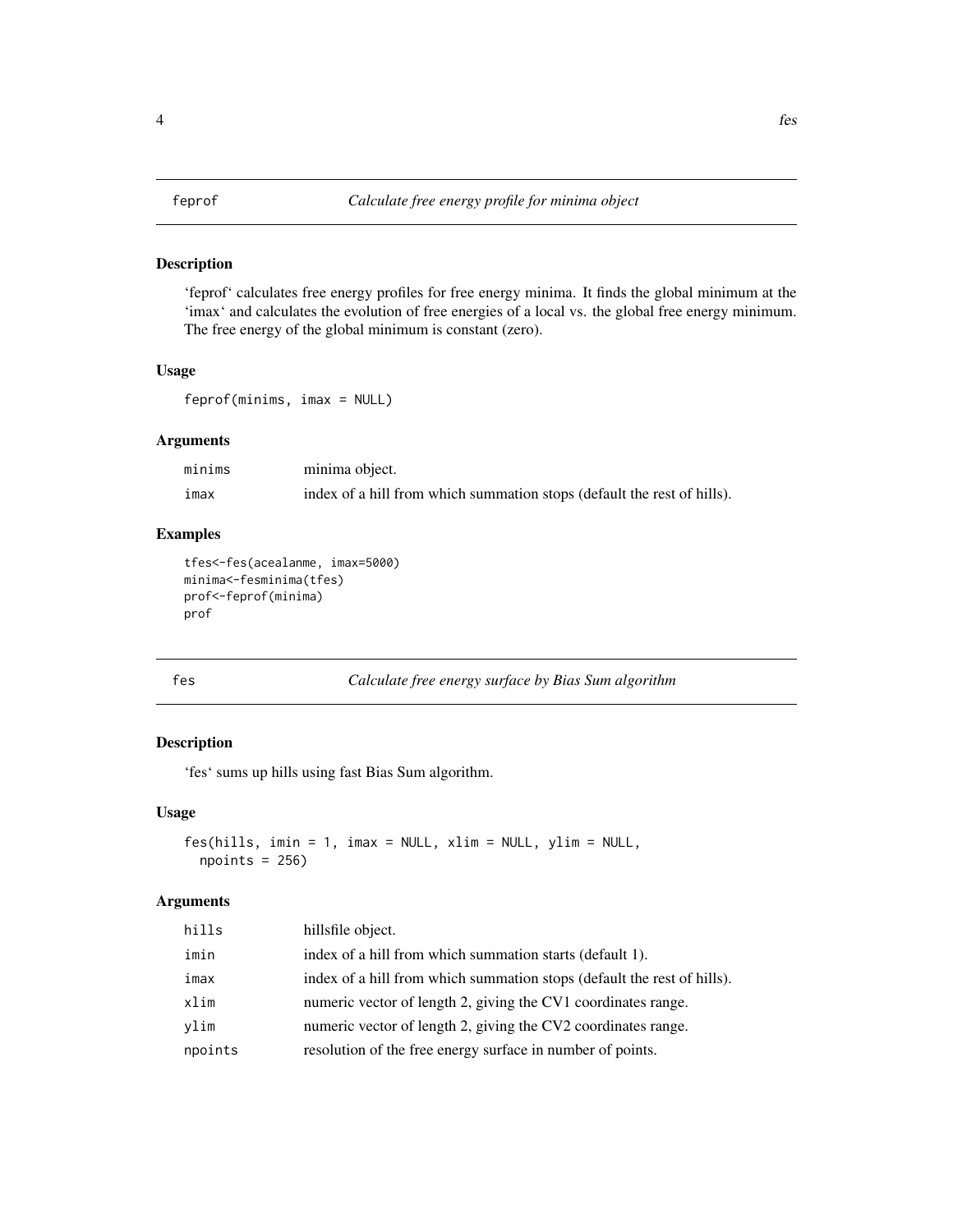#### <span id="page-4-0"></span>fes2 5

#### Value

fes object.

#### Examples

tfes<-fes(acealanme, imax=5000)

fes2 *Calculate free energy surface by conventional algorithm*

#### Description

'fes2' sums up hills using slow conventional algorithm. It can be used as a reference or when hill widths are variable.

#### Usage

```
fes2(hills, imin = 1, imax = NULL, xlim = NULL, ylim = NULL,
  npoints = 256
```
#### Arguments

| hills   | hillsfile object.                                                       |
|---------|-------------------------------------------------------------------------|
| imin    | index of a hill from which summation starts (default 1).                |
| imax    | index of a hill from which summation stops (default the rest of hills). |
| xlim    | numeric vector of length 2, giving the CV1 coordinates range.           |
| vlim    | numeric vector of length 2, giving the CV2 coordinates range.           |
| npoints | resolution of the free energy surface in number of points.              |

#### Value

fes object.

#### Examples

tfes<-fes2(acealanme, imax=1000)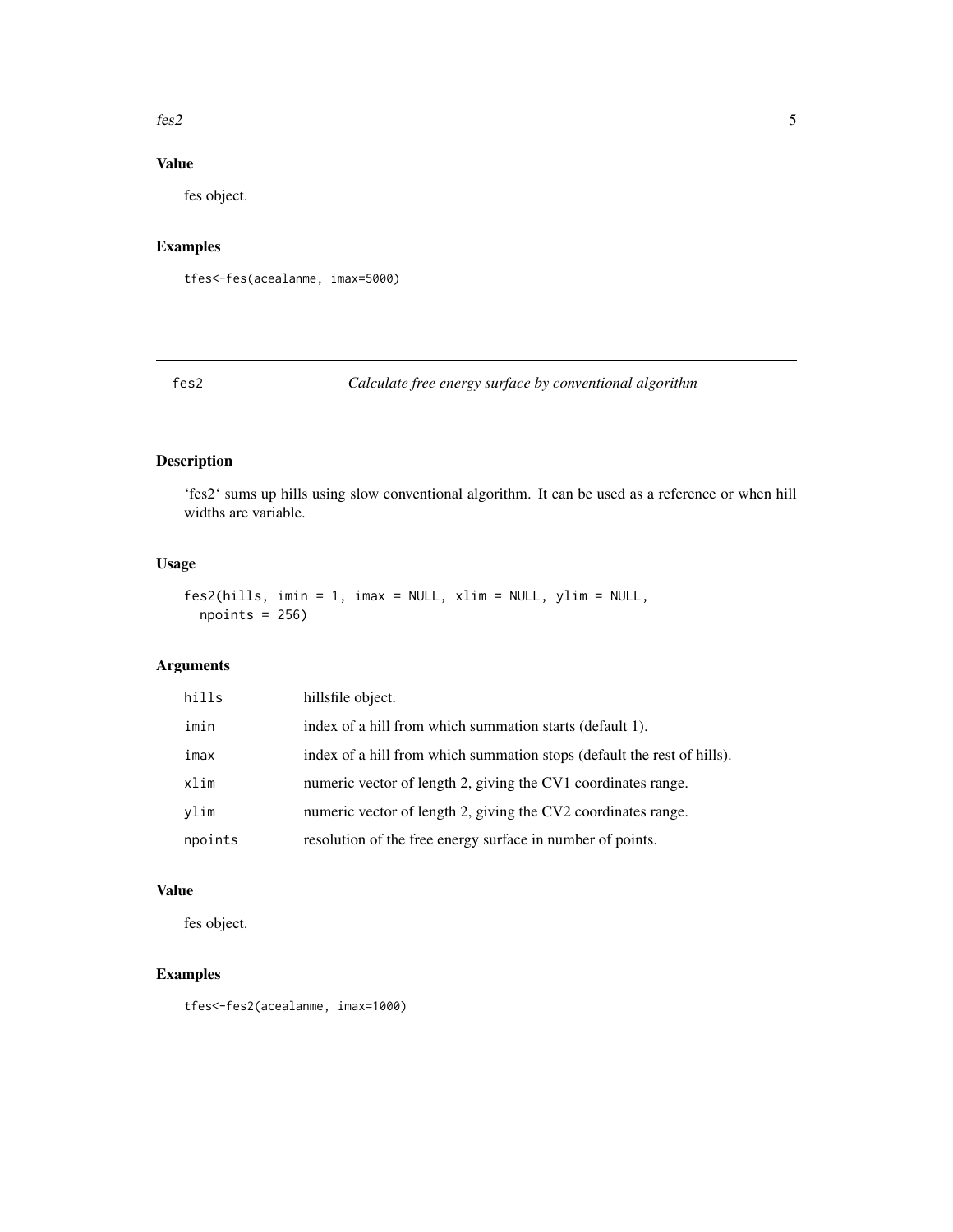<span id="page-5-0"></span>

'fes2d21d' calculates 2D free energy surface, converts free energies to probabilities (exp(-F/kT)), sums them up along one collective variable and converts back to free energy (-kT log(P)).

#### Usage

```
fes2d21d(hills, remdim = 2, temp = 300, eunit = "kJ/mol", imin = 1,
  imax = NULL, xlim = NULL, ylim = NULL, npoints = 256)
```
#### Arguments

| hills   | hillsfile object.                                                       |
|---------|-------------------------------------------------------------------------|
| remdim  | dimension to be removed $(1$ for CV1, 2 for CV2, default 2).            |
| temp    | temperature in Kelvins (default 300).                                   |
| eunit   | energy units (kJ/mol or kcal/mol, kJ/mol is default).                   |
| imin    | index of a hill from which summation starts (default 1).                |
| imax    | index of a hill from which summation stops (default the rest of hills). |
| xlim    | numeric vector of length 2, giving the CV1 coordinates range.           |
| ylim    | numeric vector of length 2, giving the CV2 coordinates range.           |
| npoints | resolution of the free energy surface in number of points.              |

#### Value

fes object.

#### Examples

tfes<-fes2d21d(acealanme, remdim=2, imax=5000)

fesminima *Find free energy minima in the fes object*

#### Description

'fesminima' finds free energy minima on 1D or 2D free energy surface. The surface is divided by a 1D or 2D grid and minima are found for each bin. Next the program determines whether the minimum of a bin is a local minimum of the whole free energy surface. Free energy minima are labeled constitutively by capital letters.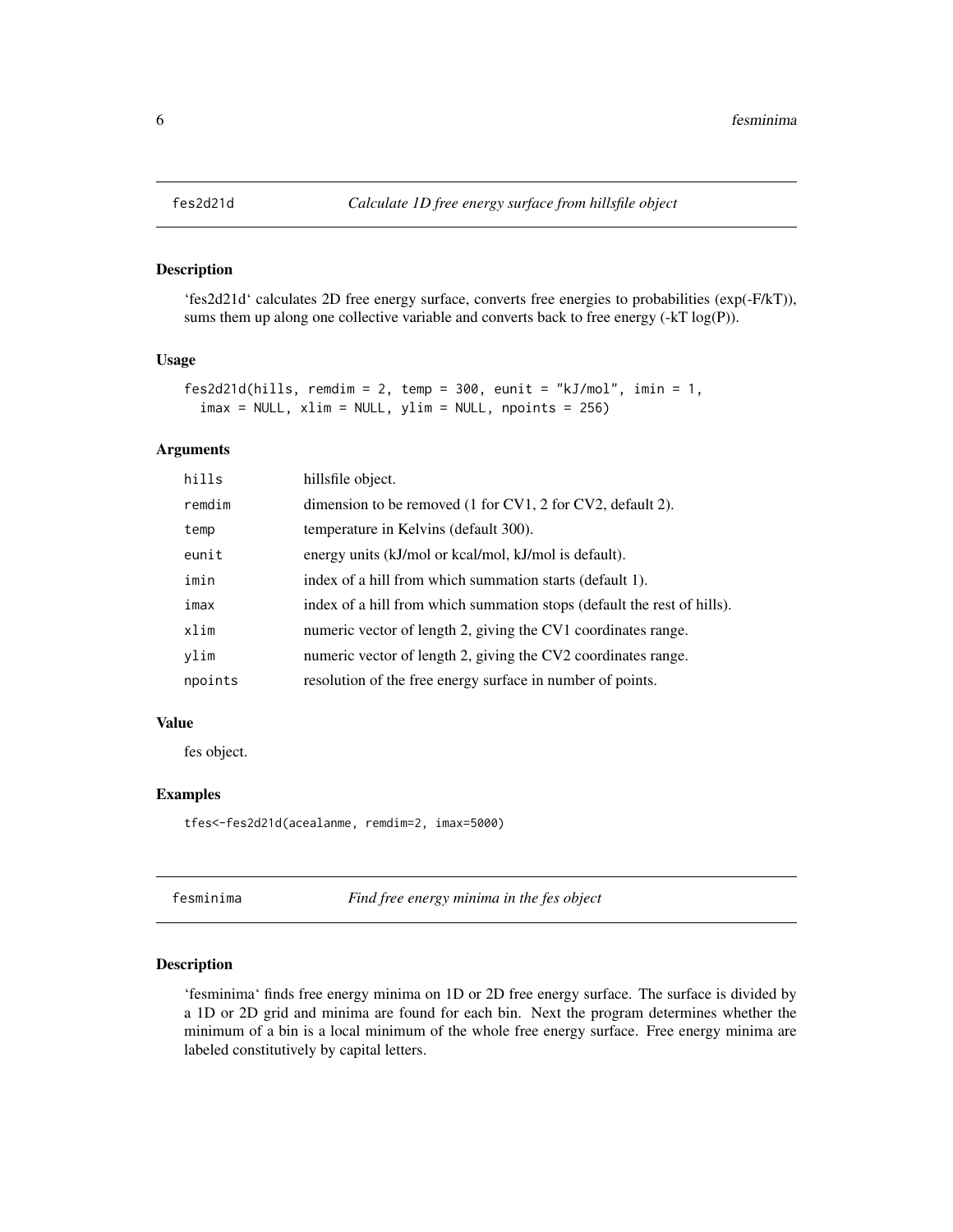#### <span id="page-6-0"></span>head.hillsfile 7 7

#### Usage

fesminima(inputfes, nbins = 8)

#### Arguments

| inputfes | fes object.                             |
|----------|-----------------------------------------|
| nbins    | number of bins for each CV (default 8). |

#### Value

minima object.

#### Examples

```
tfes<-fes(acealanme, imax=5000)
minima<-fesminima(tfes)
minima
```
head.hillsfile *Print first n lines of hillsfile*

#### Description

'head.hillsfile' prints first n lines of a hillsfile object.

#### Usage

```
## S3 method for class 'hillsfile'
head(x, n = 10, ...)
```
#### Arguments

|                         | hillsfile object.                                  |
|-------------------------|----------------------------------------------------|
| n                       | number of lines (default 10).                      |
| $\cdot$ $\cdot$ $\cdot$ | further arguments passed to or from other methods. |

#### Examples

head(acealanme)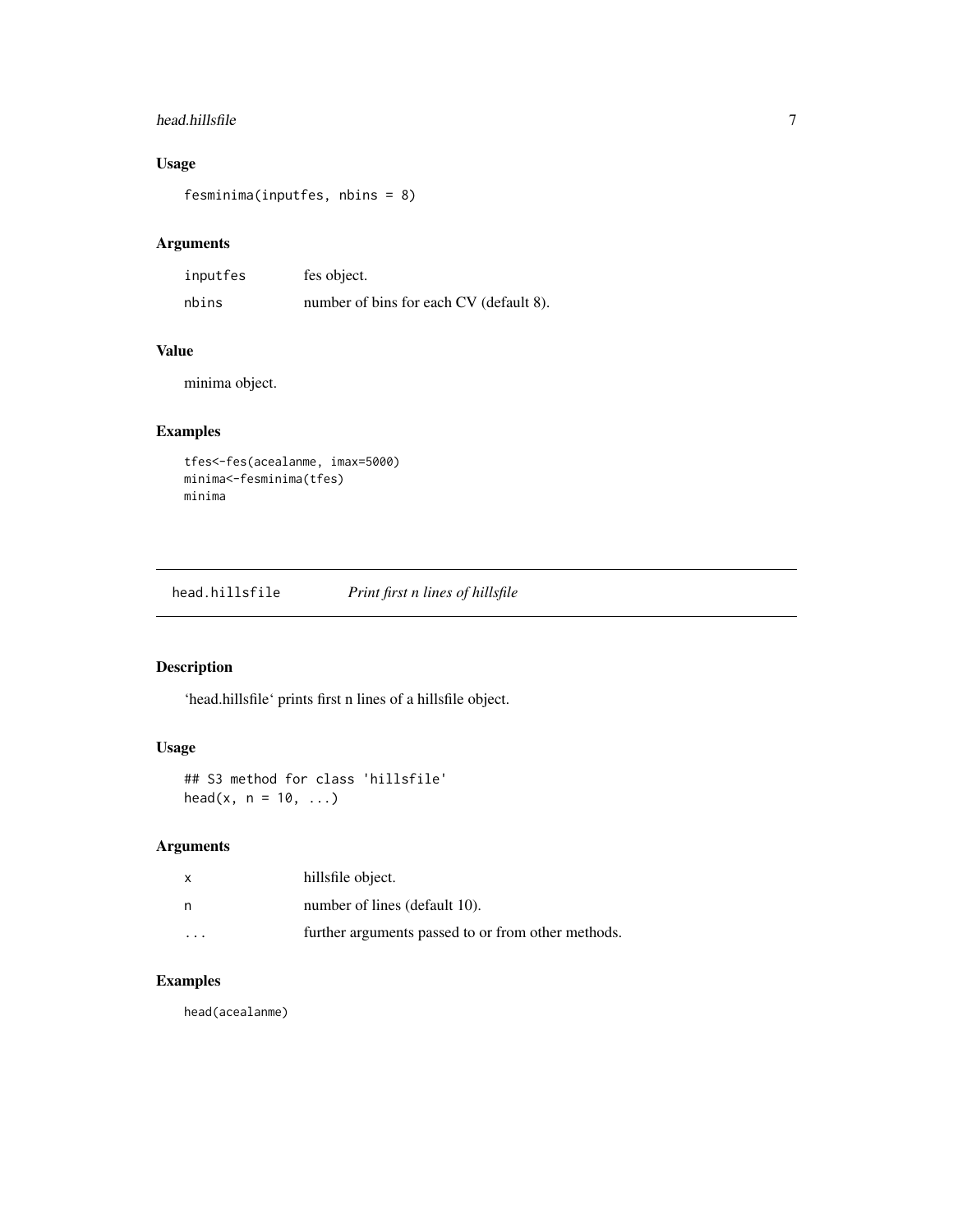<span id="page-7-0"></span>

'lines.fes' plots 1D free energy surface as lines.

#### Usage

```
## S3 method for class 'fes'
lines(x, lwd = 1, col = "black", ...)
```
#### Arguments

| x                       | fes object.                                        |
|-------------------------|----------------------------------------------------|
| lwd                     | line width for drawing symbols see 'par'.          |
| col                     | color code or name, see 'par'.                     |
| $\cdot$ $\cdot$ $\cdot$ | further arguments passed to or from other methods. |

#### Examples

```
tfes<-fes(acealanme1d, imax=5000)
plot(tfes)
lines(tfes, lwd=4)
```
lines.hillsfile *Plot lines for hillsfile object*

#### Description

'lines.hillsfile' plots lines for hillsfile object. For a hillsfile with one collective variable it plots its evolution. For a hillsfile with two collective variables it plots CV1 vs. CV2.

#### Usage

```
## S3 method for class 'hillsfile'
lines(x, ignore time = FALSE, lwd = 1,col = "black", ...)
```

| X          | hillsfile object.                                           |
|------------|-------------------------------------------------------------|
| ignoretime | time in the first column of the HILLS file will be ignored. |
| lwd        | line width for drawing symbols see 'par'.                   |
| col        | color code or name, see 'par'.                              |
|            | further arguments passed to or from other methods.          |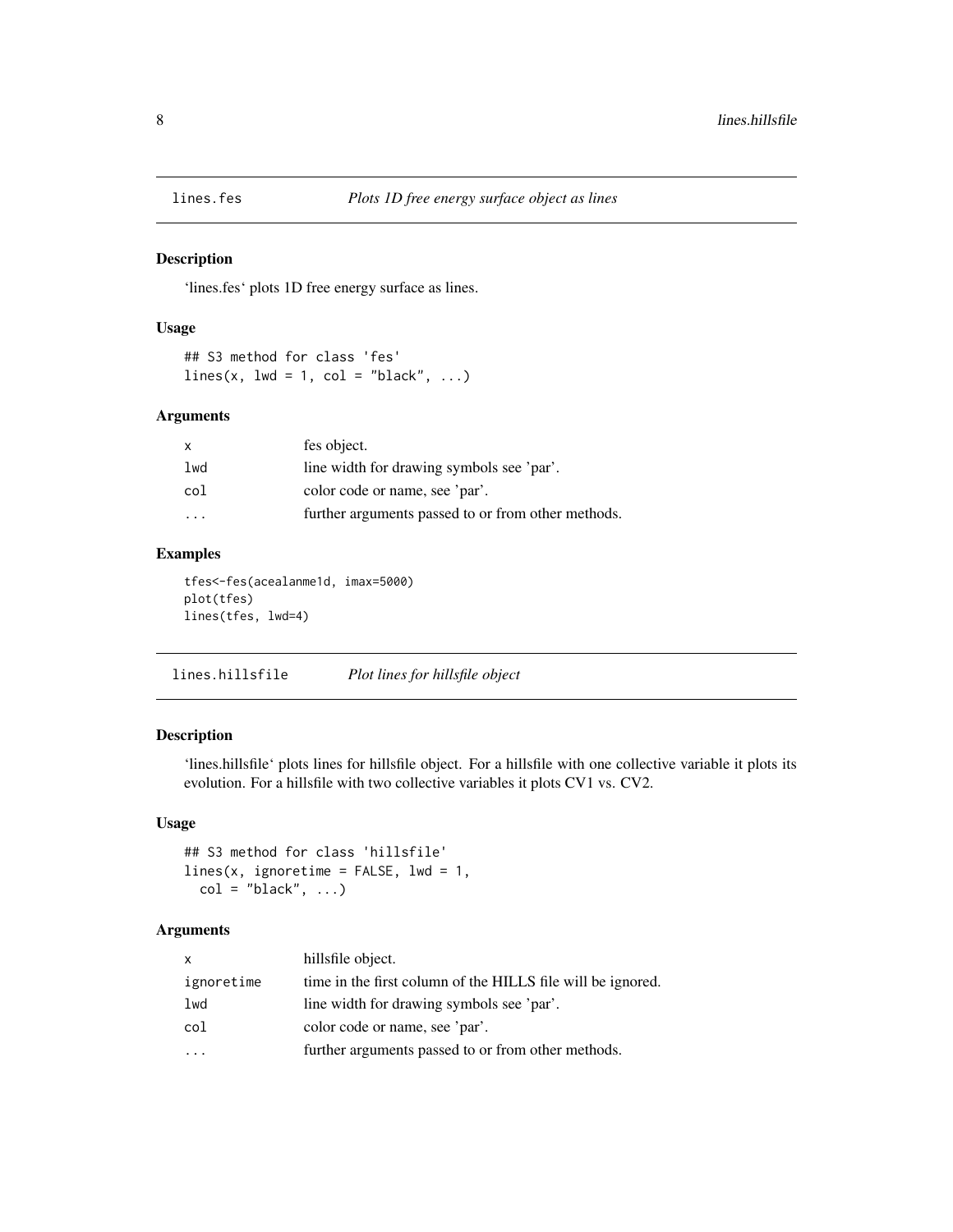#### <span id="page-8-0"></span>lines.nebpath 9

#### Examples

```
plot(acealanme)
lines(acealanme, col="red")
```
lines.nebpath *Plot lines for Nudged Elastic Band*

#### Description

'lines.nebpath' plots lines for free energy profile calculated by Nudged Elastic Band.

#### Usage

## S3 method for class 'nebpath'  $lines(x, col = "red", lwd = 1, ...)$ 

#### Arguments

| X   | nebpath object.                                    |
|-----|----------------------------------------------------|
| col | color code or name, see 'par'.                     |
| lwd | line width for drawing symbols see 'par'.          |
|     | further arguments passed to or from other methods. |

#### Examples

```
tfes<-fes(acealanme, imax=5000)
minima<-fesminima(tfes)
nebAD<-neb(minima, min1="A", min2="D", nsteps=20)
plot(nebAD)
lines(nebAD, lwd=4)
```
linesonfes *Plot lines for Nudged Elastic Band projected onto free energy surface*

#### Description

'linesonfes' plots lines for free energy profile calculated by Nudged Elastic Band projected onto free energy surface.

#### Usage

linesonfes(x, col = "red",  $1wd = 1$ )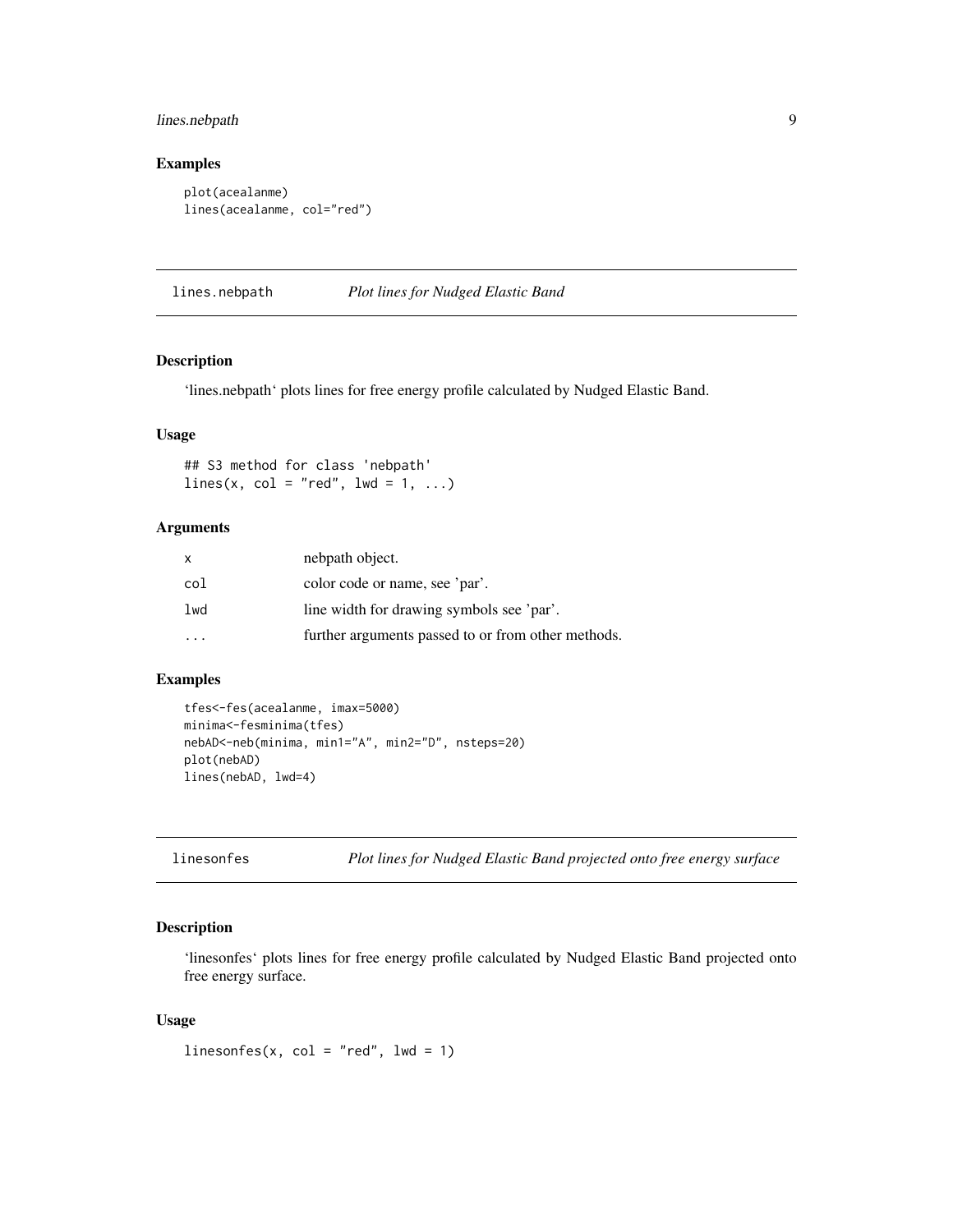<span id="page-9-0"></span>10 max.fes

#### Arguments

| $\mathsf{x}$ | nebpath object.                           |
|--------------|-------------------------------------------|
| col          | color code or name, see 'par'.            |
| 1wd          | line width for drawing symbols see 'par'. |

#### Examples

```
tfes<-fes(acealanme, imax=5000)
minima<-fesminima(tfes)
nebAD<-neb(minima, min1="A", min2="D", nsteps=20)
plot(minima)
linesonfes(nebAD)
```
#### max.fes *Calculate maximum of free energy surface*

#### Description

'max.fes' calculates maximum of free energy in a fes object.

#### Usage

```
## S3 method for class 'fes'
max(inputfes, na.rm = NULL, ...)
```
#### Arguments

| inputfes | fes object.                                                    |
|----------|----------------------------------------------------------------|
| na.rm    | a logical indicating whether missing values should be removed. |
| .        | further arguments passed to or from other methods.             |

```
tfes<-fes(acealanme, imax=5000)
max(tfes)
```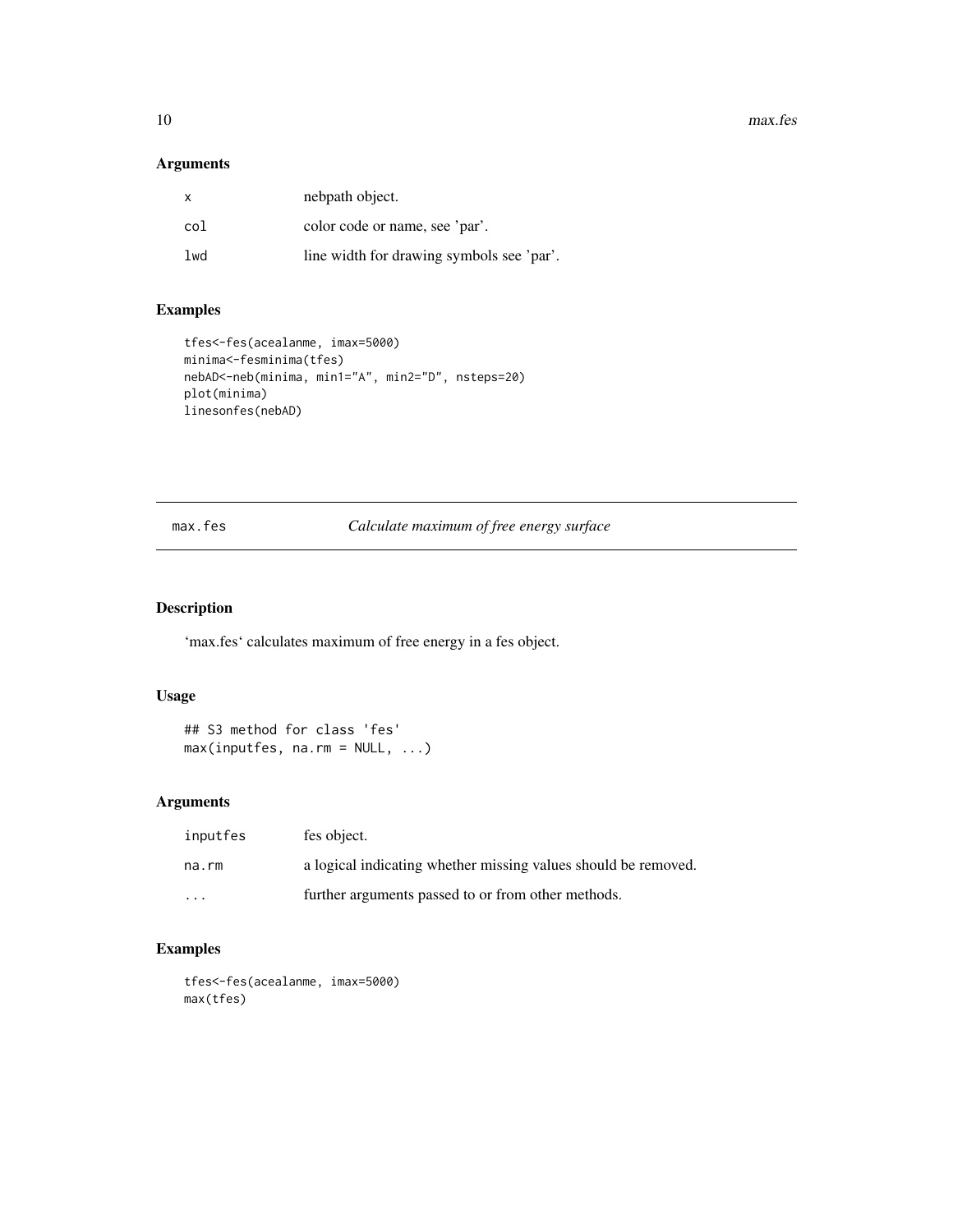<span id="page-10-0"></span>

'min.fes' calculates minimum of free energy in a fes object.

#### Usage

```
## S3 method for class 'fes'
min(inputfes, na.rm = NULL, ...)
```
#### Arguments

| inputfes | fes object.                                                    |
|----------|----------------------------------------------------------------|
| na.rm    | a logical indicating whether missing values should be removed. |
| .        | further arguments passed to or from other methods.             |

#### Examples

tfes<-fes(acealanme, imax=5000) min(tfes)

|  | -  |  |
|--|----|--|
|  | ۰. |  |

neb *Find transition path on free energy surface by Nudged Elastic Band method*

#### Description

'neb' finds a transition path on free energy surface for a given pair of minima. For a 1D surface it simply takes the free energy profile between the two minima. For 2D surface it calculates the transition path by Nudged Elastic

#### Usage

```
neb(minims = minims, min1 = "A", min2 = "B", nbins = 20,nsteps = 100, step = 1, k = 0.2)
```

| minima object.                                                     |
|--------------------------------------------------------------------|
| starting minimum identifier (can be letter or index, default "A"). |
| final minimum identifier (can be letter or index, default "B").    |
| number of bins along Nudged Elastic Band (default 20).             |
| number of Nudged Elastic Band iterations (default 100).            |
| Nudged Elastic Band iteration step (default 1).                    |
| Nudged Elastic Band toughness (default 0.2).                       |
|                                                                    |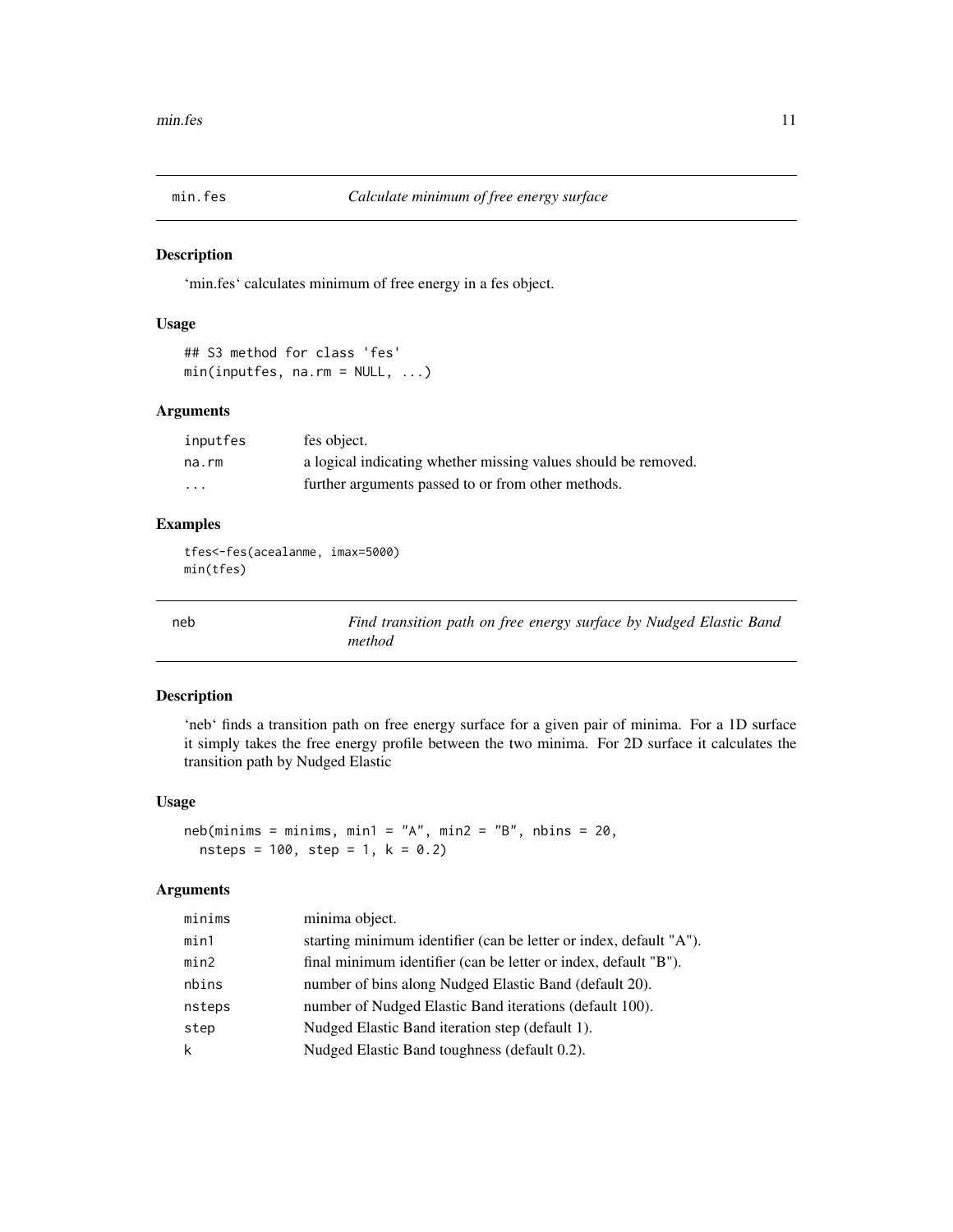#### Value

NEB path

#### Examples

```
tfes<-fes(acealanme, imax=5000)
minima<-fesminima(tfes)
nebAD<-neb(minima, min1="A", min2="D", nsteps=20)
nebAD
```
oneminimum *Creates one ad hoc free energy minimum for a fes object*

#### Description

'oneminimum' creates an ad hoc free energy minimum on free energy surface. This can be used to calculate free energy surface evolution at arbitrary point of free energy surface.

#### Usage

oneminimum(inputfes, cv1, cv2)

#### Arguments

| inputfes | fes object.                         |
|----------|-------------------------------------|
| cv1      | the value of collective variable 1. |
| cv2      | the value of collective variable 2. |

#### Value

minima object.

```
tfes<-fes(acealanme1d)
minima<-fesminima(tfes)
minima<-minima+oneminimum(tfes, cv1=0, cv2=0)
minima
```
<span id="page-11-0"></span>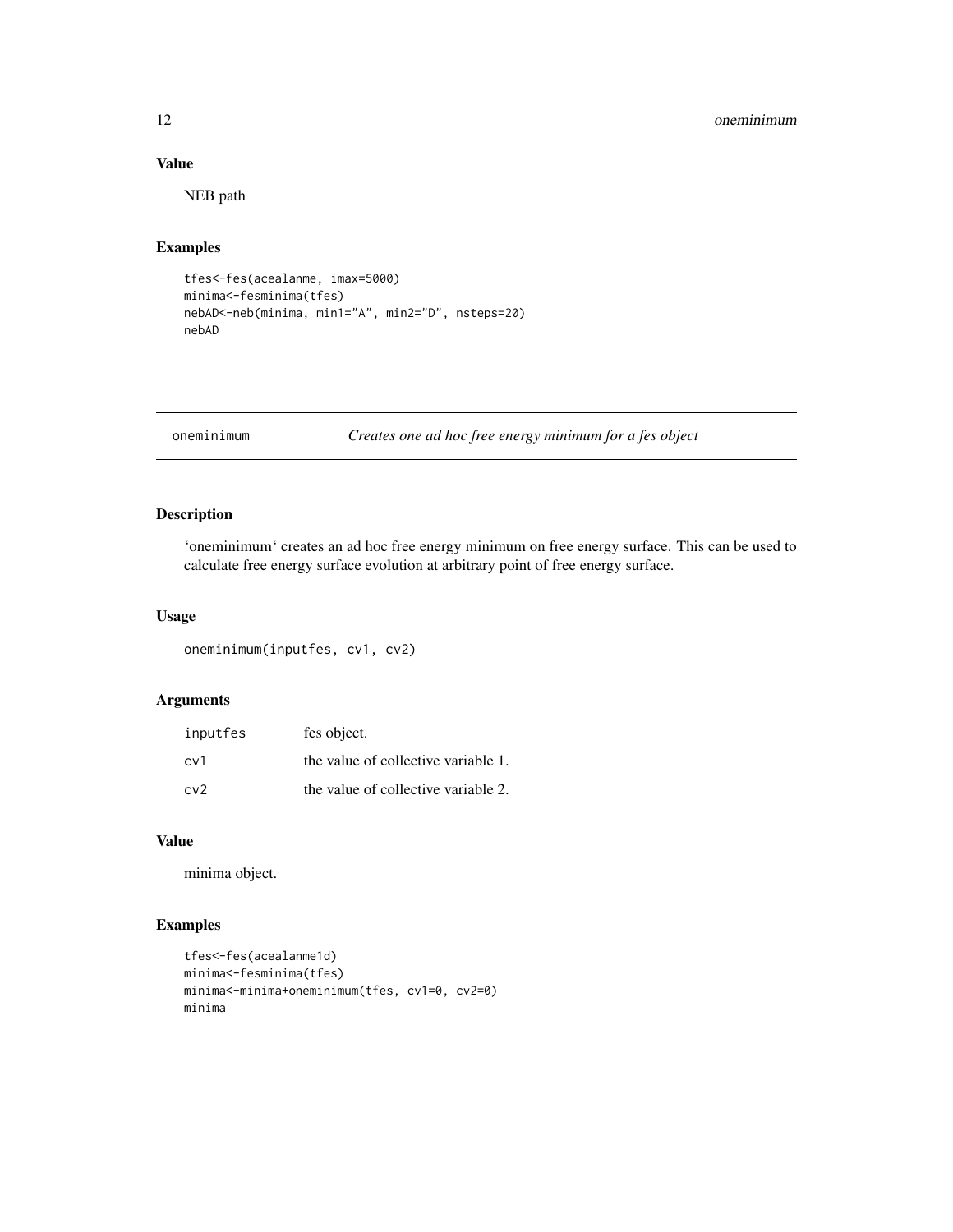<span id="page-12-0"></span>

'plot.fes' plots free energy surface. For a fes with one collective variable it plots a 1D profile. For a fes with two collective variables it plots 2D free energy surface using image, contours or combination of both (default).

#### Usage

```
## S3 method for class 'fes'
plot(x, plottype = "both", colscale = F, xlim = NULL,ylim = NULL, zlim = NULL, main = NULL, sub = NULL, xlab = NULL,
 ylab = NULL, nlevels = 10, levels = NULL,
 col = rainbow(135)[100:1], labels = NULL, labels = 0.6,drawlabels = TRUE, colscalelab = "free energy",
 method = "flattest", contcol = par("fg"), lty = par("lty"),
  lwd = 1, asp = NULL, axes = T, ...)
```

| X          | fes object.                                                                                                                                                                                                                                               |
|------------|-----------------------------------------------------------------------------------------------------------------------------------------------------------------------------------------------------------------------------------------------------------|
| plottype   | specifies whether 2D free energy surface will be plotted as image, contours or<br>both (default "both").                                                                                                                                                  |
| colscale   | specifies whether color scale will be plotted (default False).                                                                                                                                                                                            |
| xlim       | numeric vector of length 2, giving the x coordinates range.                                                                                                                                                                                               |
| ylim       | numeric vector of length 2, giving the y coordinates range.                                                                                                                                                                                               |
| zlim       | numeric vector of length 2, giving the z coordinates range.                                                                                                                                                                                               |
| main       | an overall title for the plot: see 'title'.                                                                                                                                                                                                               |
| sub        | a sub title for the plot: see 'title'.                                                                                                                                                                                                                    |
| xlab       | a title for the x axis: see 'title'.                                                                                                                                                                                                                      |
| ylab       | a title for the y axis: see 'title'.                                                                                                                                                                                                                      |
| nlevels    | number of contour levels desired if 'levels' is not supplied.                                                                                                                                                                                             |
| levels     | numeric vector of levels at which to draw contour lines.                                                                                                                                                                                                  |
| col        | color of the free energy surface. For 1D surface it is the color of the line.<br>For 2D it is a list of colors such as that generated by 'rainbow', 'heat.colors',<br>'topo.colors', 'terrain.colors' or similar functions (default=rainbow(135)[100:1]). |
| labels     | a vector giving the labels for the contour lines. If 'NULL' then the levels are<br>used as labels, otherwise this is coerced by 'as character'.                                                                                                           |
| labcex     | 'cex' for contour labeling. This is an absolute size, not a multiple of 'par("cex")'.                                                                                                                                                                     |
| drawlabels | logical. Contours are labeled if 'TRUE'.                                                                                                                                                                                                                  |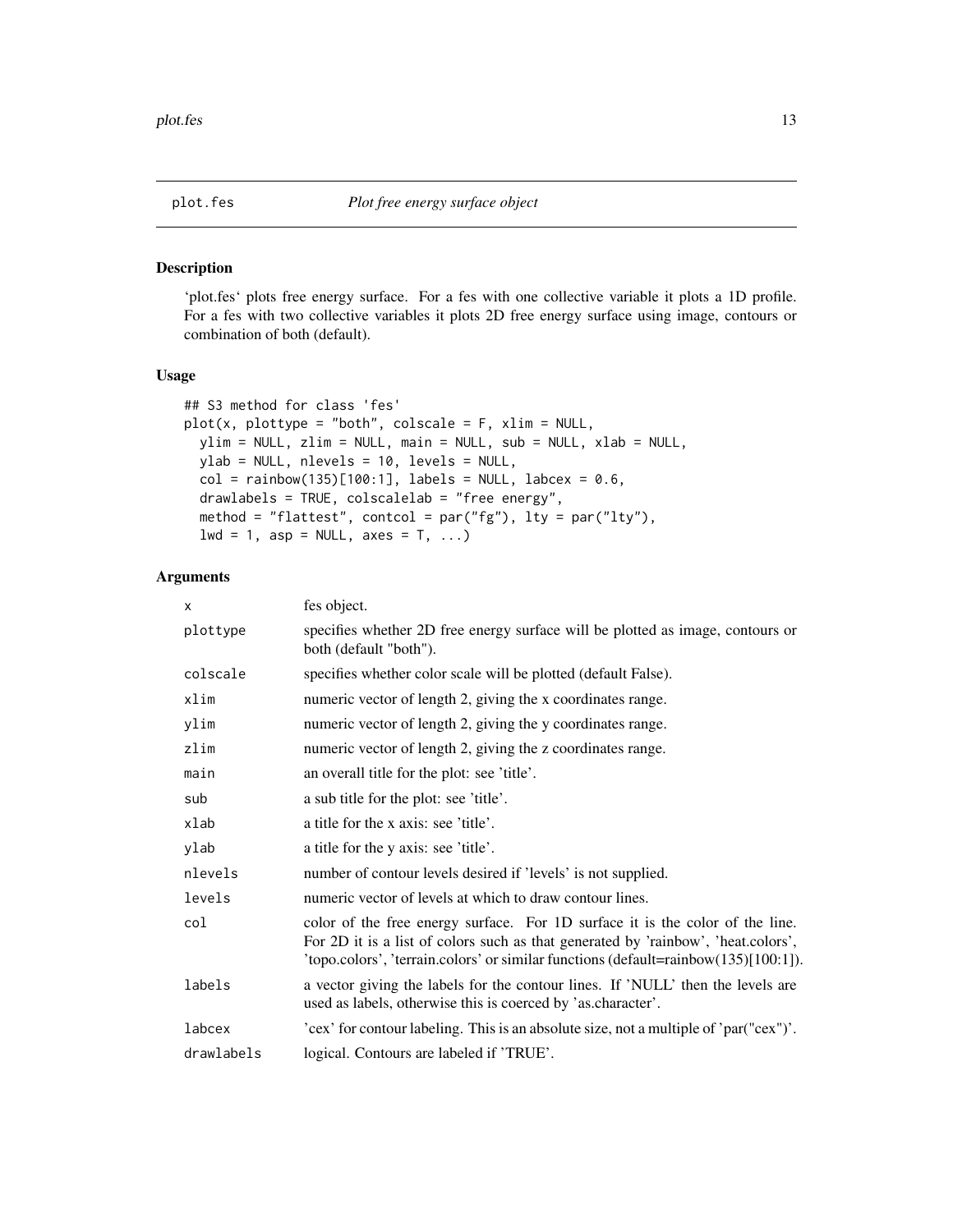<span id="page-13-0"></span>

| colscalelab | color scale label (default "free energy").                                                                                                                         |
|-------------|--------------------------------------------------------------------------------------------------------------------------------------------------------------------|
| method      | character string specifying where the labels will be located. Possible values are<br>"simple"', "edge"' and '"flattest"' (the default). See the 'Details' section. |
| contcol     | contour color.                                                                                                                                                     |
| ltv         | line type for the lines drawn.                                                                                                                                     |
| lwd         | contour line width.                                                                                                                                                |
| asp         | the y/x aspect ratio, see 'plot.window'.                                                                                                                           |
| axes        | a logical value indicating whether both axes should be drawn on the plot.                                                                                          |
| $\cdots$    | further arguments passed to or from other methods.                                                                                                                 |

#### Examples

```
tfes2d<-fes(acealanme, imax=5000)
plot(tfes2d)
tfes1d<-fes(acealanme1d)
plot(tfes1d)
```
plot.hillsfile *Plot hillsfile object*

#### Description

'plot.hillsfile' plots hillsfile object. For a hillsfile with one collective variable it plots its evolution. For a hillsfile with two collective variables it plots CV1 vs. CV2.

#### Usage

```
## S3 method for class 'hillsfile'
plot(x, ignoretime = FALSE, xlab = NULL,
 ylab = NULL, xlim = NULL, ylim = NULL, main = NULL, sub = NULL,
 pch = 1, col = "black", bg = "red", cex = 1, asp = NULL,
 1wd = 1, axes = TRUE, ...
```

| x          | hillsfile object.                                           |
|------------|-------------------------------------------------------------|
| ignoretime | time in the first column of the HILLS file will be ignored. |
| xlab       | a title for the x axis: see 'title'.                        |
| ylab       | a title for the y axis: see 'title'.                        |
| xlim       | numeric vector of length 2, giving the x coordinates range. |
| ylim       | numeric vector of length 2, giving the y coordinates range. |
| main       | an overall title for the plot: see 'title'.                 |
| sub        | a sub title for the plot: see 'title'.                      |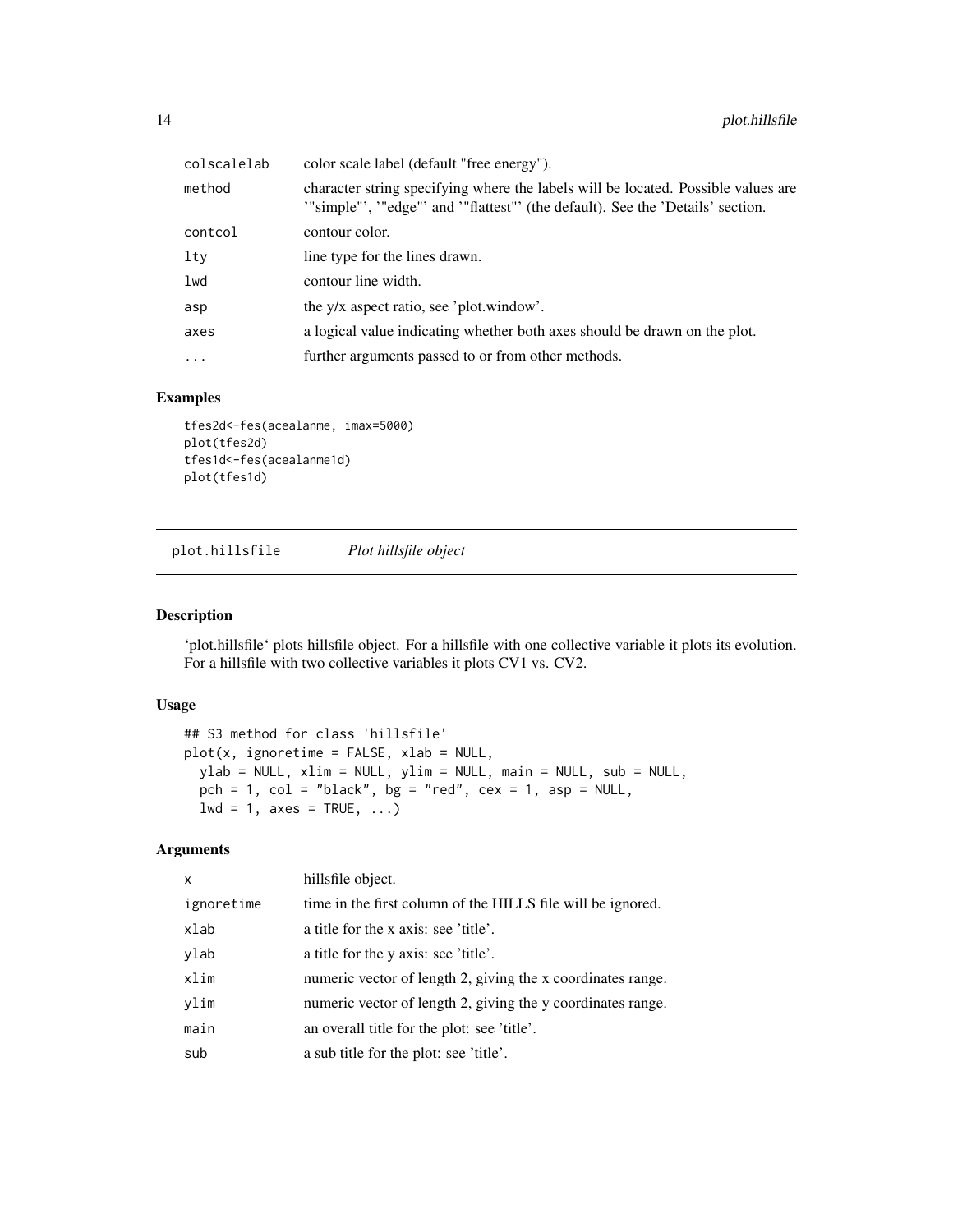#### <span id="page-14-0"></span>plot.minima 15

| pch       | plotting 'character', i.e., symbol to use. See 'points'.                                          |
|-----------|---------------------------------------------------------------------------------------------------|
| col       | color code or name, see 'par'.                                                                    |
| bg        | background (fill) color for the open plot symbols given by 'pch = $21:25'$ .                      |
| cex       | character (or symbol) expansion: a numerical vector. This works as a multiple<br>of 'par("cex")'. |
| asp       | the y/x aspect ratio, see 'plot.window'.                                                          |
| lwd       | line width for drawing symbols see 'par'.                                                         |
| axes      | a logical value indicating whether both axes should be drawn on the plot.                         |
| $\ddotsc$ | further arguments passed to or from other methods.                                                |

#### Examples

plot(acealanme)

plot.minima *Plot minima object*

#### Description

'plot.minima' plots free energy surface with minima. The free energy surface is plotted the same way as by plot.fes with additional minima labels.

#### Usage

```
## S3 method for class 'minima'
plot(x, plottype = "both", xlim = NULL, ylim = NULL,
 zlim = NULL, colscale = F, colscalelab = "free energy",
 main = NULL, sub = NULL, xlab = NULL, ylab = NULL,
 nlevels = 10, levels = NULL, col = rainbow(135)[100:1],labels = NULL, labcex = 0.6, drawlabels = TRUE,
 method = "flattest", textcol = "black", pch = 1, bg = "red",
 cex = 1, contcol = par("fg"), lty = par("lty"), lwd = par("lwd"),
  asp = NULL, axes = TRUE, ...)
```

| minima object.                                                                                           |
|----------------------------------------------------------------------------------------------------------|
| specifies whether 2D free energy surface will be plotted as image, contours or<br>both (default "both"). |
| numeric vector of length 2, giving the x coordinates range.                                              |
| numeric vector of length 2, giving the y coordinates range.                                              |
| numeric vector of length 2, giving the z coordinates range.                                              |
| specifies whether color scale will be plotted (default False).                                           |
|                                                                                                          |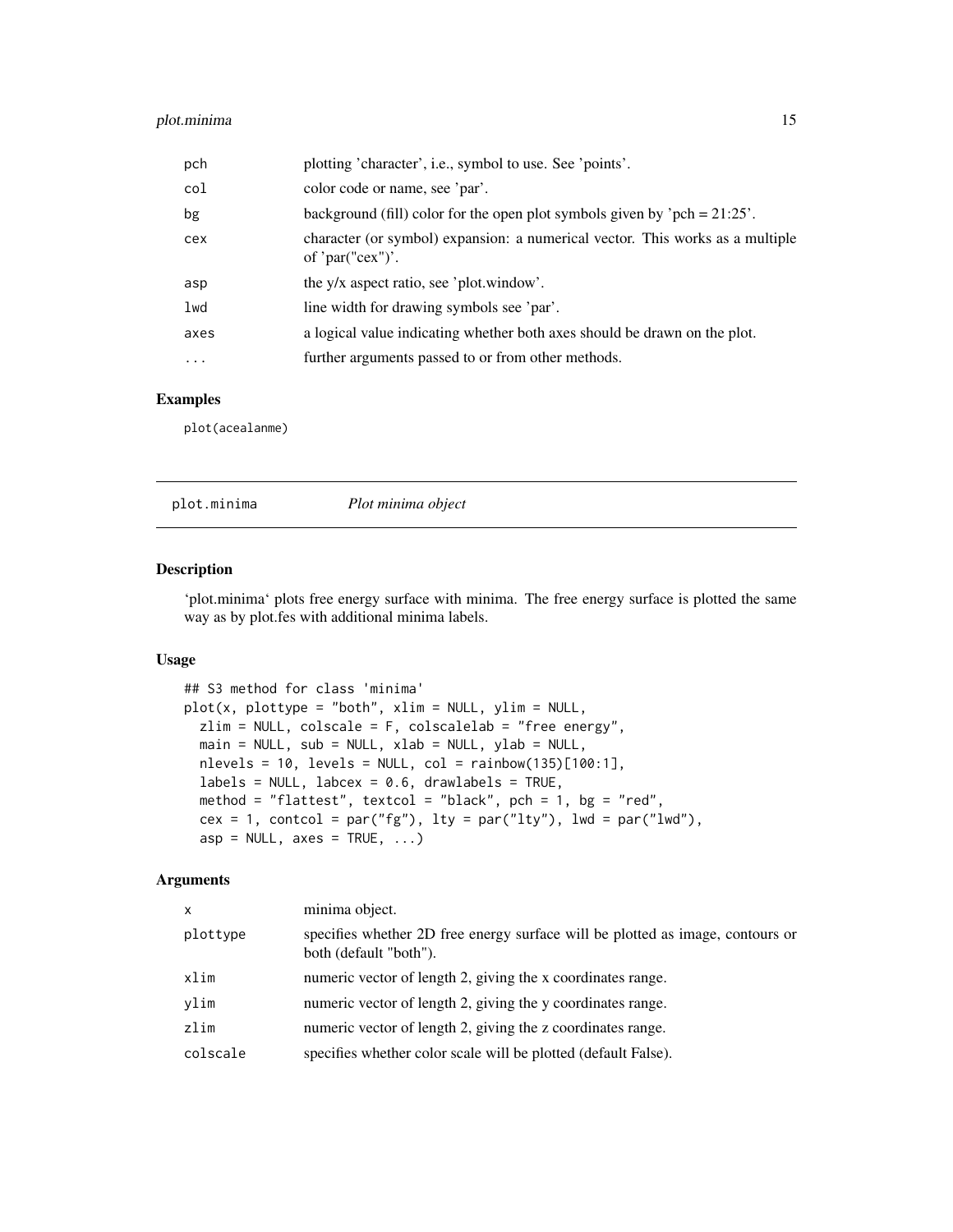| colscalelab | color scale label (default "free energy").                                                                                                                                                                                                                |
|-------------|-----------------------------------------------------------------------------------------------------------------------------------------------------------------------------------------------------------------------------------------------------------|
| main        | an overall title for the plot: see 'title'.                                                                                                                                                                                                               |
| sub         | a sub title for the plot: see 'title'.                                                                                                                                                                                                                    |
| xlab        | a title for the x axis: see 'title'.                                                                                                                                                                                                                      |
| ylab        | a title for the y axis: see 'title'.                                                                                                                                                                                                                      |
| nlevels     | number of contour levels desired if 'levels' is not supplied.                                                                                                                                                                                             |
| levels      | numeric vector of levels at which to draw contour lines.                                                                                                                                                                                                  |
| col         | color of the free energy surface. For 1D surface it is the color of the line.<br>For 2D it is a list of colors such as that generated by 'rainbow', 'heat.colors',<br>'topo.colors', 'terrain.colors' or similar functions (default=rainbow(135)[100:1]). |
| labels      | a vector giving the labels for the contour lines. If 'NULL' then the levels are<br>used as labels, otherwise this is coerced by 'as.character'.                                                                                                           |
| labcex      | 'cex' for contour labeling. This is an absolute size, not a multiple of 'par("cex")'.                                                                                                                                                                     |
| drawlabels  | logical. Contours are labeled if 'TRUE'.                                                                                                                                                                                                                  |
| method      | character string specifying where the labels will be located. Possible values are<br>"simple"', "edge"' and '"flattest"' (the default). See the 'Details' section.                                                                                        |
| textcol     | color of minima labels.                                                                                                                                                                                                                                   |
| pch         | plotting 'character', i.e., symbol to use. See 'points'                                                                                                                                                                                                   |
| bg          | background (fill) color for the open plot symbols given by 'pch = $21:25'$ .                                                                                                                                                                              |
| cex         | character (or symbol) expansion: a numerical vector. This works as a multiple<br>of 'par("cex")'.                                                                                                                                                         |
| contcol     | contour color.                                                                                                                                                                                                                                            |
| $1$ ty      | line type for the lines drawn.                                                                                                                                                                                                                            |
| lwd         | contour line width.                                                                                                                                                                                                                                       |
| asp         | the y/x aspect ratio, see 'plot.window'.                                                                                                                                                                                                                  |
| axes        | a logical value indicating whether both axes should be drawn on the plot.                                                                                                                                                                                 |
| .           | further arguments passed to or from other methods.                                                                                                                                                                                                        |

```
tfes<-fes(acealanme, imax=5000)
minima<-fesminima(tfes)
plot(minima)
```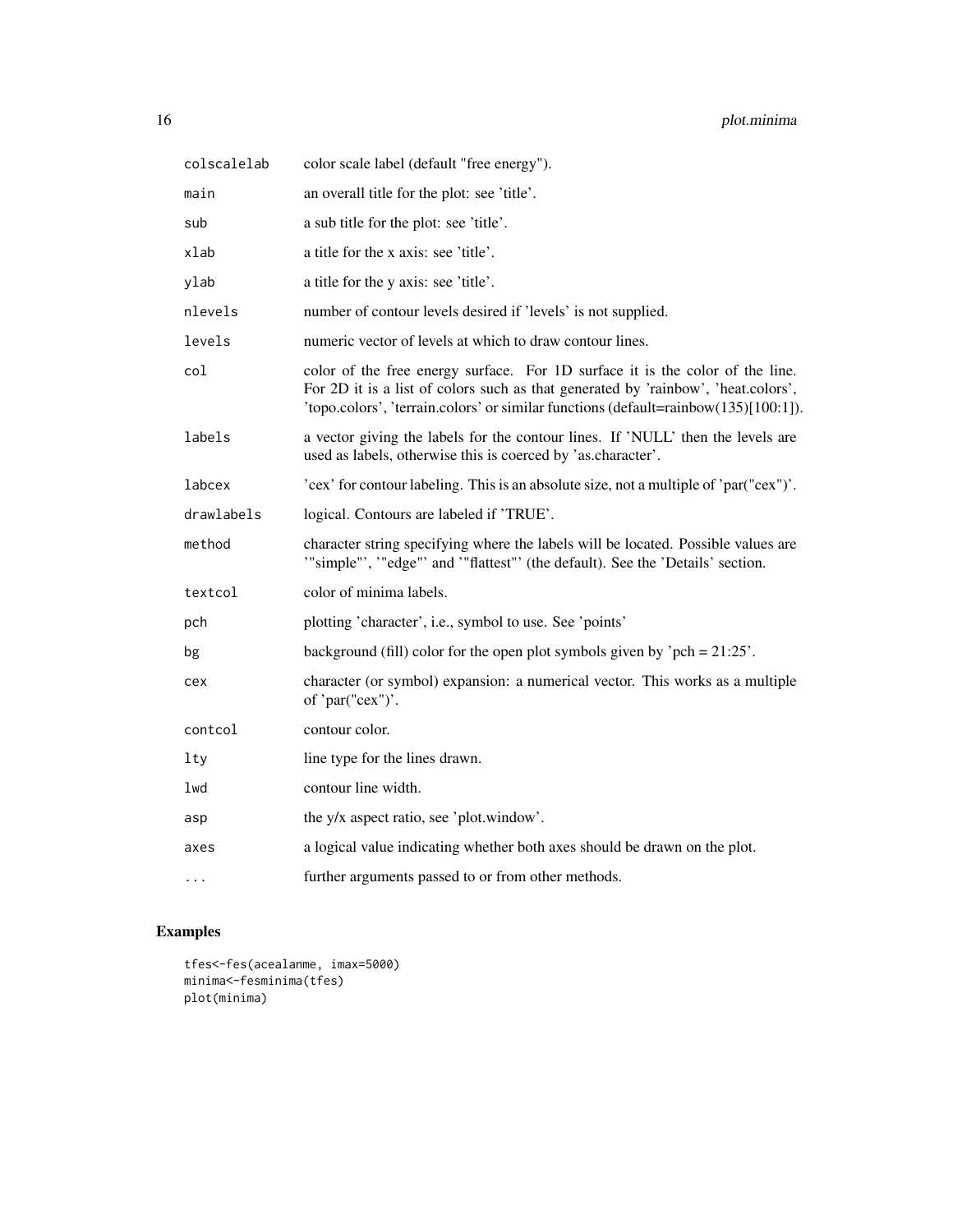<span id="page-16-0"></span>

'plot.nebpath' plots free energy profile calculated by Nudged Elastic Band.

#### Usage

```
## S3 method for class 'nebpath'
plot(x, xlim = NULL, ylim = NULL, main = NULL,
 sub = NULL, xlab = "bin", ylab = "free energy", col = "red",
 lwd = 1, asp = NULL, cex = 1, axes = T, ...)
```
#### Arguments

| $\times$  | nebpath object.                                                           |
|-----------|---------------------------------------------------------------------------|
| xlim      | numeric vector of length 2, giving the x coordinates range.               |
| ylim      | numeric vector of length 2, giving the y coordinates range.               |
| main      | an overall title for the plot: see 'title'.                               |
| sub       | a sub title for the plot: see 'title'.                                    |
| xlab      | a title for the x axis: see 'title'.                                      |
| ylab      | a title for the y axis: see 'title'.                                      |
| col       | color code or name, see 'par'.                                            |
| lwd       | line width for drawing symbols see 'par'.                                 |
| asp       | the y/x aspect ratio, see 'plot.window'.                                  |
| cex       | text expansion.                                                           |
| axes      | a logical value indicating whether both axes should be drawn on the plot. |
| $\ddotsc$ | further arguments passed to or from other methods.                        |

```
tfes<-fes(acealanme, imax=5000)
minima<-fesminima(tfes)
nebAD<-neb(minima, min1="A", min2="D", nsteps=20)
plot(nebAD)
```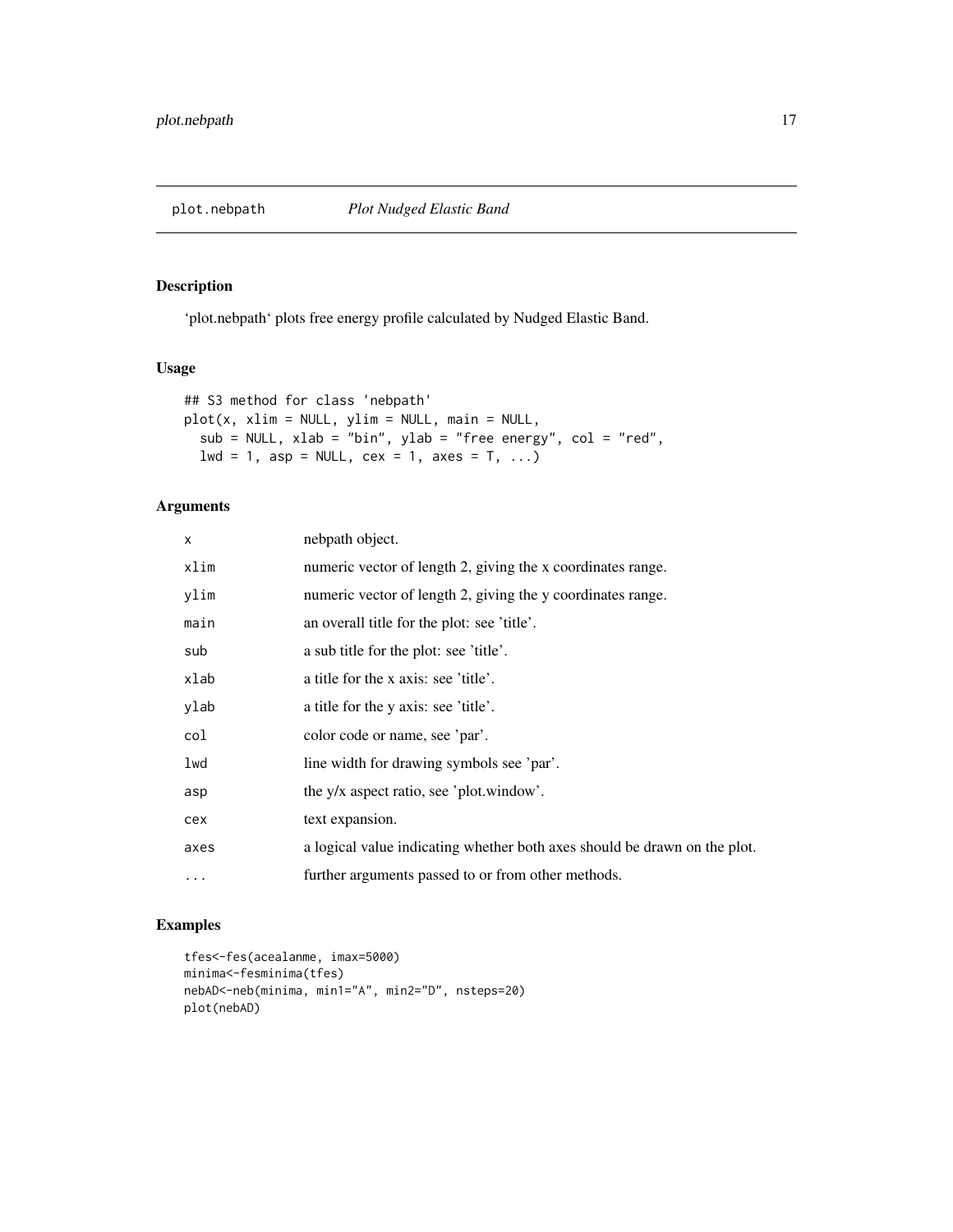'plot.profiles' plots evolution of free energy differences between minima. They are colored by rainbow colors from the global one (blue) to the highest (red).

#### Usage

```
## S3 method for class 'profiles'
plot(x, which = NULL, ignore time = FALSE,xlim = NULL, ylim = NULL, main = NULL, sub = NULL, xlab = NULL,
 ylab = NULL, col = NULL, asp = NULL, lwd = 1, axes = T, ...)
```
#### Arguments

| X          | profiles object.                                                          |
|------------|---------------------------------------------------------------------------|
| which      | vector of indexes of profiles to be plotted (default all).                |
| ignoretime | time in the first column of the HILLS file will be ignored.               |
| xlim       | numeric vector of length 2, giving the x coordinates range.               |
| ylim       | numeric vector of length 2, giving the y coordinates range.               |
| main       | an overall title for the plot: see 'title'.                               |
| sub        | a sub title for the plot: see 'title'.                                    |
| xlab       | a title for the x axis: see 'title'.                                      |
| ylab       | a title for the y axis: see 'title'.                                      |
| col        | color code or name, see 'par'.                                            |
| asp        | the y/x aspect ratio, see 'plot.window'.                                  |
| lwd        | line width.                                                               |
| axes       | a logical value indicating whether both axes should be drawn on the plot. |
| $\cdots$   | further arguments passed to or from other methods.                        |

```
tfes<-fes(acealanme, imax=5000)
minima<-fesminima(tfes)
prof<-feprof(minima)
plot(prof)
```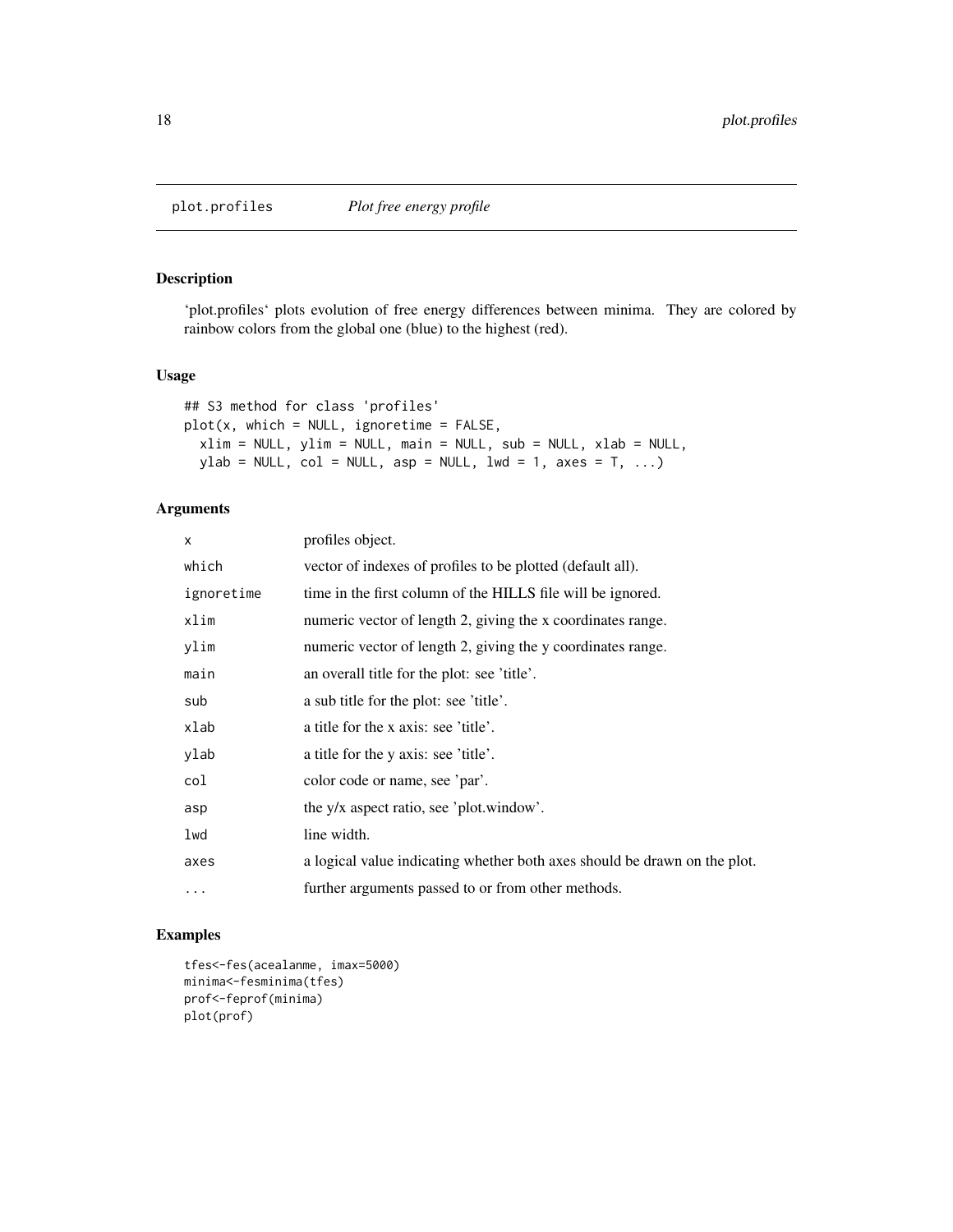<span id="page-18-0"></span>

'plotheights' plots evolution of heights of hills. In well tempered metadynamics hill heights decrees with flooding of the free energy surface. Evolution of heights may be useful to evaluate convergence of the simulation.

#### Usage

```
plotheights(hills, ignoretime = FALSE, xlab = NULL, ylab = NULL,
 xlim = NULL, ylim = NULL, main = NULL, sub = NULL,col = "black", asp = NULL, lwd = 1, axes = TRUE)
```
#### Arguments

| hills      | hillsfile object.                                                         |
|------------|---------------------------------------------------------------------------|
| ignoretime | time in the first column of the HILLS file will be ignored.               |
| xlab       | a title for the x axis: see 'title'.                                      |
| ylab       | a title for the y axis: see 'title'.                                      |
| xlim       | numeric vector of length 2, giving the x coordinates range.               |
| ylim       | numeric vector of length 2, giving the y coordinates range.               |
| main       | an overall title for the plot: see 'title'.                               |
| sub        | a sub title for the plot: see 'title'.                                    |
| col        | color code or name, see 'par'.                                            |
| asp        | the y/x aspect ratio, see 'plot.window'.                                  |
| lwd        | line width for drawing symbols see 'par'.                                 |
| axes       | a logical value indicating whether both axes should be drawn on the plot. |

#### Examples

plotheights(acealanme)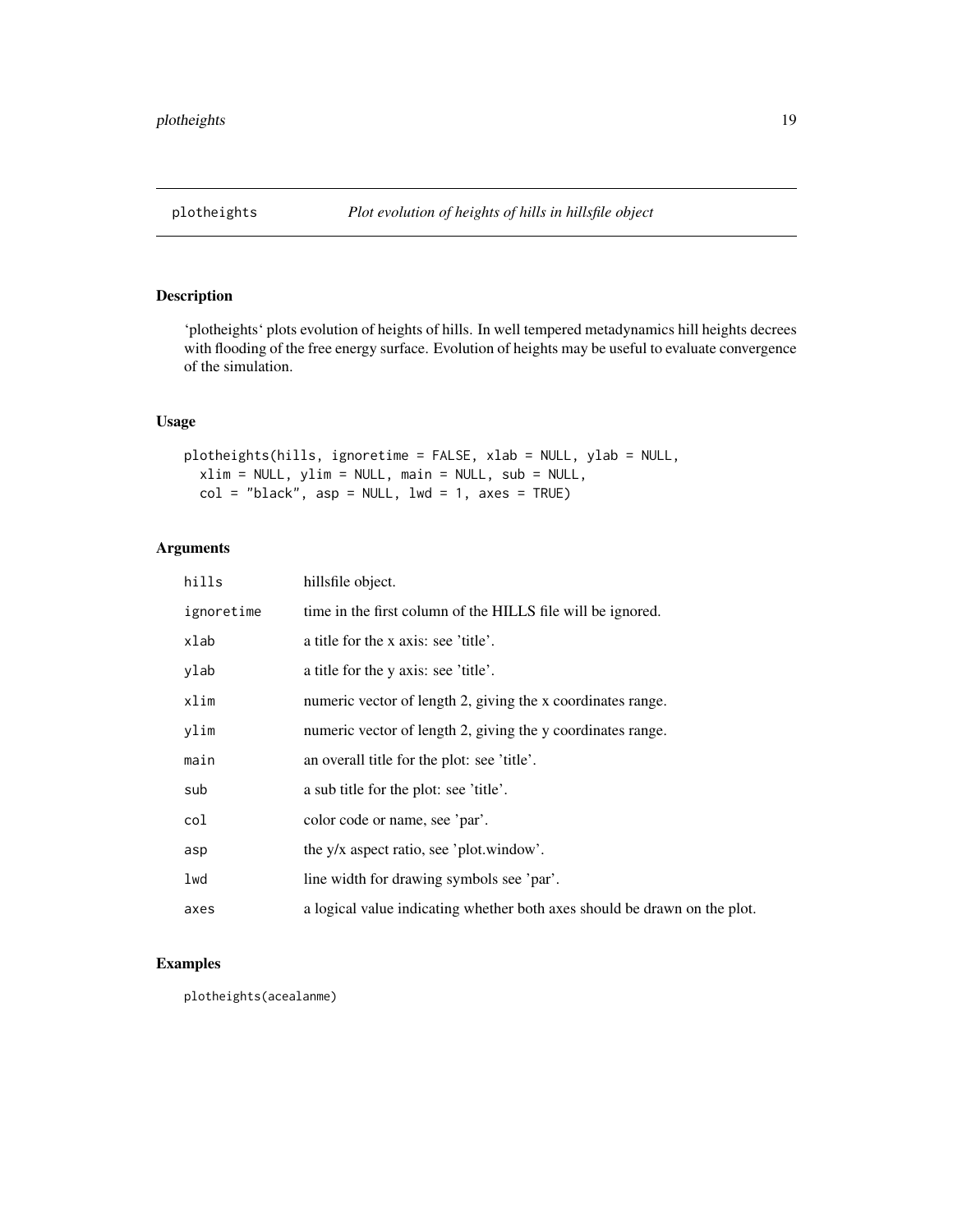<span id="page-19-0"></span>

'points.fes' plots 1D free energy surface as points.

#### Usage

```
## S3 method for class 'fes'
points(x, pch = 1, col = "black", bg = "red",
 cex = 1, 1wd = 1, ...)
```
#### Arguments

| $\mathsf{x}$ | fes object.                                                                                       |
|--------------|---------------------------------------------------------------------------------------------------|
| pch          | plotting 'character', i.e., symbol to use. See 'points'                                           |
| col          | color code or name, see 'par'.                                                                    |
| bg           | background (fill) color for the open plot symbols given by 'pch = $21:25'$ .                      |
| cex          | character (or symbol) expansion: a numerical vector. This works as a multiple<br>of 'par("cex")'. |
| lwd          | line width for drawing symbols see 'par'.                                                         |
| $\ddotsc$    | further arguments passed to or from other methods.                                                |
|              |                                                                                                   |

#### Examples

```
tfes<-fes(acealanme1d, imax=5000)
plot(tfes)
points(tfes)
```
points.hillsfile *Plot points for hillsfile object*

#### Description

'points.hillsfile' plots points for hillsfile object. For a hillsfile with one collective variable it plots its evolution. For a hillsfile with two collective variables it plots CV1 vs. CV2.

#### Usage

```
## S3 method for class 'hillsfile'
points(x, ignoretime = FALSE, pch = 1,col = "black", bg = "red", cex = 1, lwd = 1, ...)
```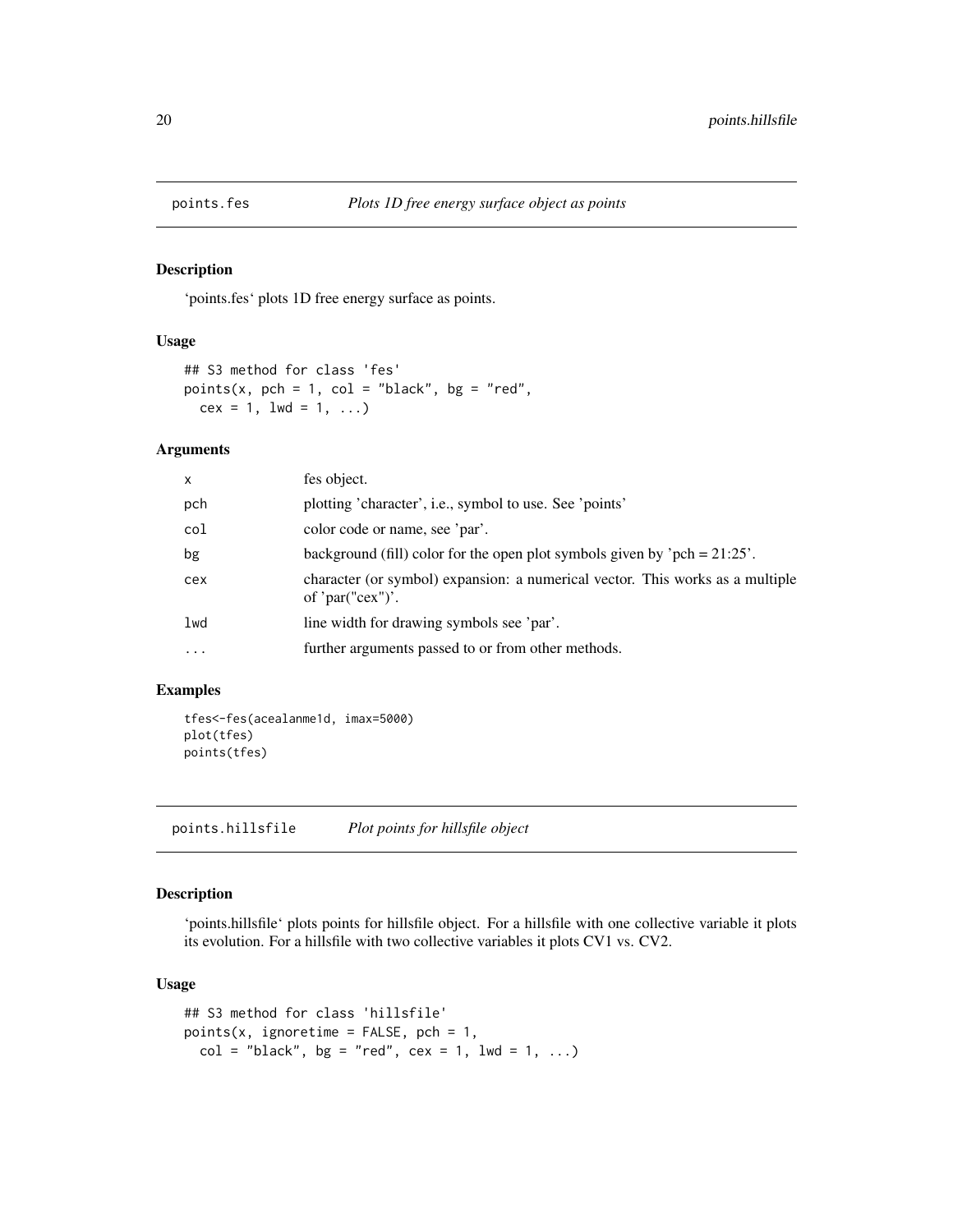#### <span id="page-20-0"></span>points.nebpath 21

#### Arguments

| $\mathsf{x}$ | hillsfile object.                                                                                 |
|--------------|---------------------------------------------------------------------------------------------------|
| ignoretime   | time in the first column of the HILLS file will be ignored.                                       |
| pch          | plotting 'character', i.e., symbol to use. See 'points'.                                          |
| col          | color code or name, see 'par'.                                                                    |
| bg           | background (fill) color for the open plot symbols given by 'pch = $21:25'$ .                      |
| cex          | character (or symbol) expansion: a numerical vector. This works as a multiple<br>of 'par("cex")'. |
| lwd          | line width for drawing symbols see 'par'.                                                         |
| $\ddotsc$    | further arguments passed to or from other methods.                                                |
|              |                                                                                                   |

#### Examples

```
plot(acealanme)
points(acealanme, col="red")
```
points.nebpath *Plot points for Nudged Elastic Band*

#### Description

'points.nebpath' plots points for free energy profile calculated by Nudged Elastic Band.

#### Usage

```
## S3 method for class 'nebpath'
points(x, pch = NULL, cex = 1, bg = NULL,col = "red", \text{ lwd} = 1, ...
```

| x         | nebpath object.                                                                                   |
|-----------|---------------------------------------------------------------------------------------------------|
| pch       | plotting 'character', i.e., symbol to use. See 'points'.                                          |
| cex       | character (or symbol) expansion: a numerical vector. This works as a multiple<br>of 'par("cex")'. |
| bg        | background (fill) color for the open plot symbols given by 'pch = $21:25'$ .                      |
| col       | color code or name, see 'par'.                                                                    |
| 1wd       | line width for drawing symbols see 'par'.                                                         |
| $\ddotsc$ | further arguments passed to or from other methods.                                                |
|           |                                                                                                   |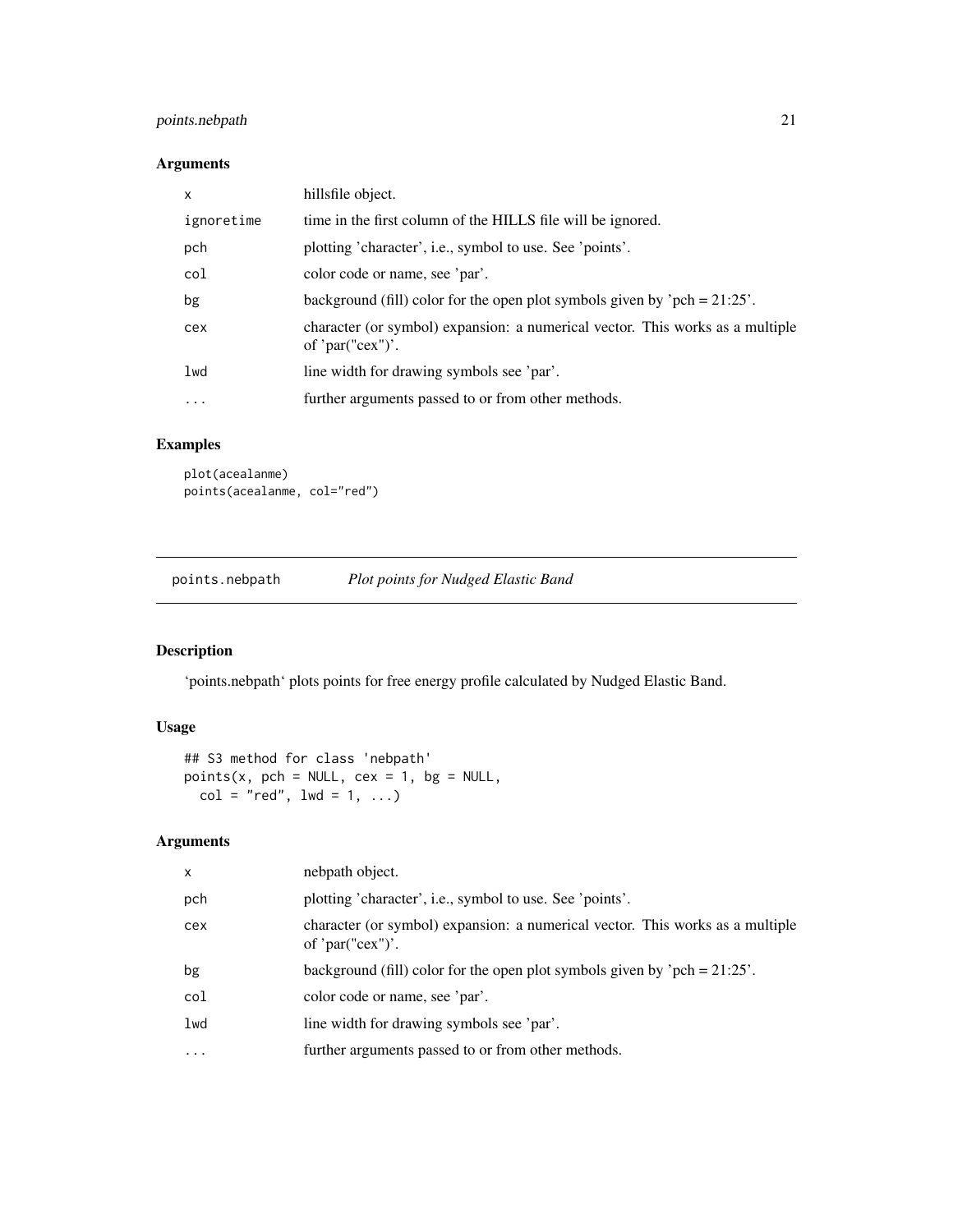#### <span id="page-21-0"></span>22 pointsonfes

#### Examples

```
tfes<-fes(acealanme, imax=5000)
minima<-fesminima(tfes)
nebAD<-neb(minima, min1="A", min2="D", nsteps=20)
plot(nebAD)
points(nebAD)
```
pointsonfes *Plot points for Nudged Elastic Band projected onto free energy surface*

#### Description

'pointsonfes' plots points for free energy profile calculated by Nudged Elastic Band projected onto free energy surface.

#### Usage

```
pointsonfes(x, pch = NULL, cex = 1, bg = NULL, col = "red",
  1wd = 1
```
#### Arguments

| $\mathsf{x}$ | nebpath object.                                                                                      |
|--------------|------------------------------------------------------------------------------------------------------|
| pch          | plotting 'character', i.e., symbol to use. See 'points'.                                             |
| cex          | character (or symbol) expansion: a numerical vector. This works as a multiple<br>of ' $par("cex")'.$ |
| bg           | background (fill) color for the open plot symbols given by 'pch = $21:25'$ .                         |
| col          | color code or name, see 'par'.                                                                       |
| lwd          | line width for drawing symbols see 'par'.                                                            |
|              |                                                                                                      |

```
tfes<-fes(acealanme, imax=5000)
minima<-fesminima(tfes)
nebAD<-neb(minima, min1="A", min2="D", nsteps=20)
plot(minima)
pointsonfes(nebAD)
```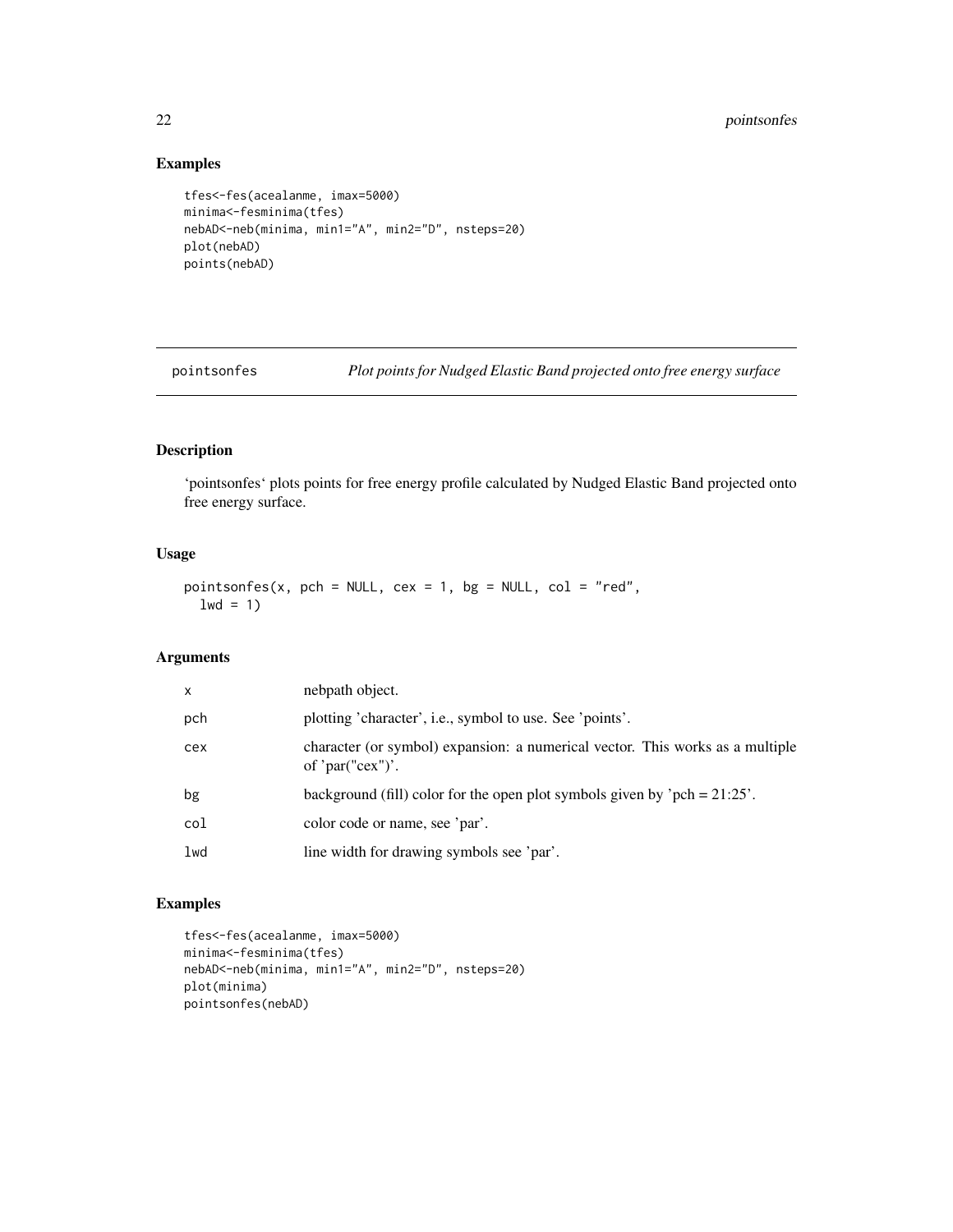<span id="page-22-0"></span>

'print.fes' prints dimensionality, minimum and maximum of free energy in a fes object

#### Usage

```
## S3 method for class 'fes'
print(x, \ldots)
```
#### Arguments

|          | fes object                                         |
|----------|----------------------------------------------------|
| $\cdots$ | further arguments passed to or from other methods. |

#### Examples

tfes<-fes(acealanme, imax=5000) tfes

print.hillsfile *Print hillsfile*

#### Description

'print.hillsfile' prints dimensionality and size of a hillsfile object.

#### Usage

```
## S3 method for class 'hillsfile'
print(x, \ldots)
```
#### Arguments

|                      | hillsfile object.                                  |
|----------------------|----------------------------------------------------|
| $\ddot{\phantom{0}}$ | further arguments passed to or from other methods. |

#### Examples

acealanme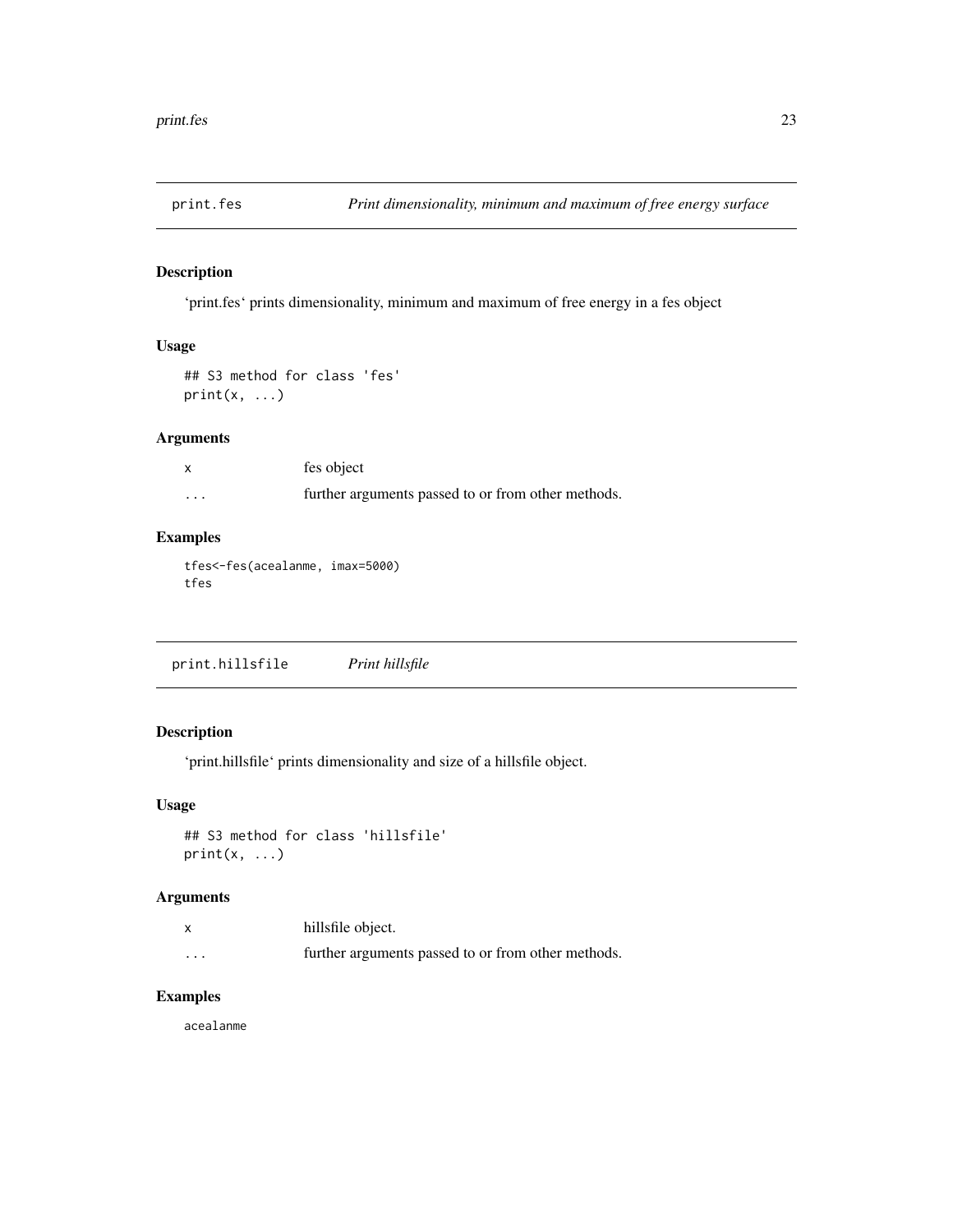<span id="page-23-0"></span>

'print.minima' prints free energy minima (identifier, values of bins and collective variables and free energy).

#### Usage

```
## S3 method for class 'minima'
print(x, \ldots)
```
#### Arguments

|          | minima object.                                     |
|----------|----------------------------------------------------|
| $\cdots$ | further arguments passed to or from other methods. |

#### Examples

```
tfes<-fes(acealanme, imax=5000)
minima<-fesminima(tfes)
minima
```
print.nebpath *Print Nudged Elastic Band minima*

#### Description

'print.nebpath' prints the list minima for Nudged Elastic Band

#### Usage

## S3 method for class 'nebpath'  $print(x, \ldots)$ 

#### Arguments

|         | nebpath object                                     |
|---------|----------------------------------------------------|
| $\cdot$ | further arguments passed to or from other methods. |

```
tfes<-fes(acealanme, imax=5000)
minima<-fesminima(tfes)
nebAD<-neb(minima, min1="A", min2="D", nsteps=20)
nebAD
```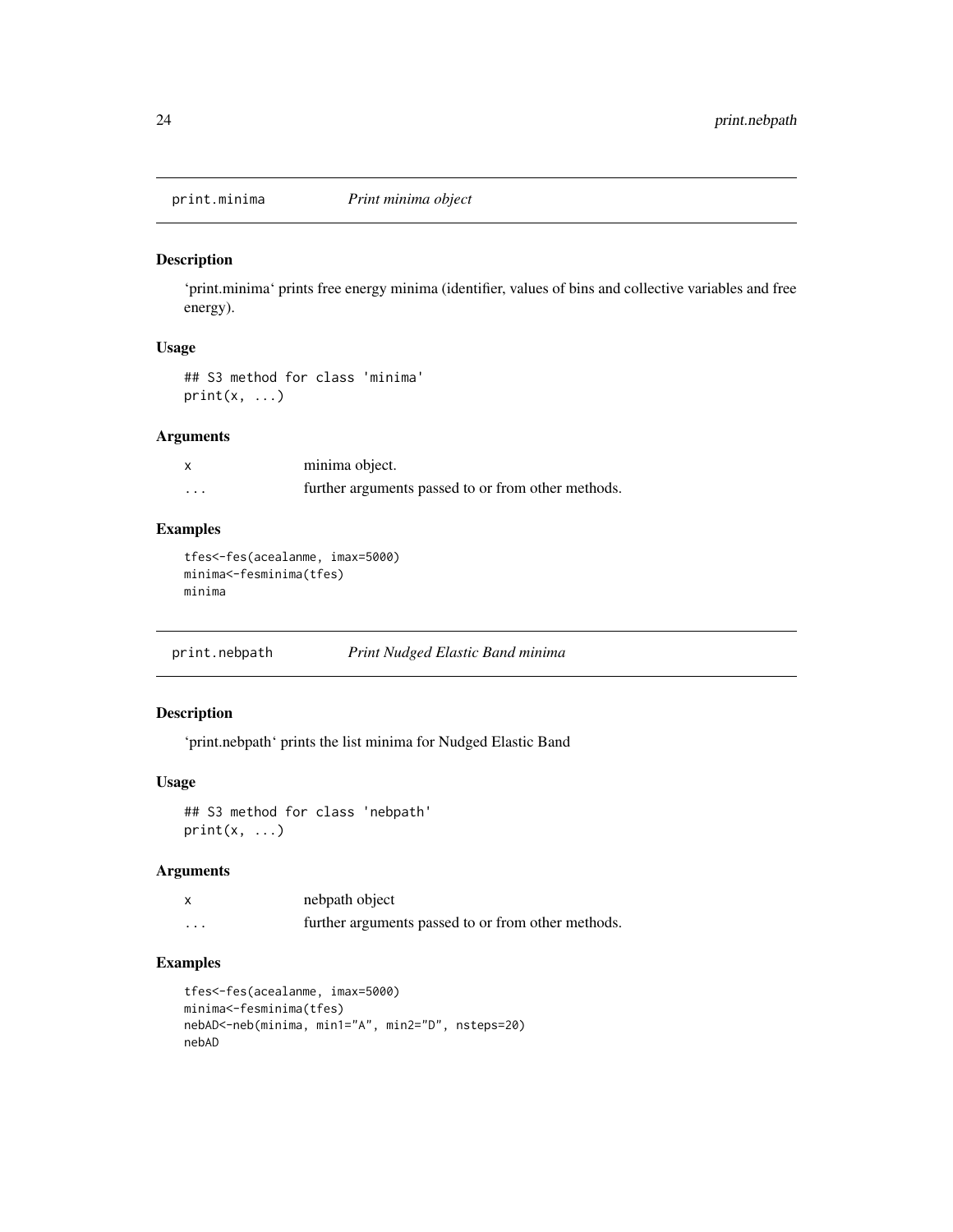<span id="page-24-0"></span>print.profiles *Print profiles object*

#### Description

'print.profiles' prints free energy profile.

#### Usage

```
## S3 method for class 'profiles'
print(x, \ldots)
```
#### Arguments

|          | minima object.                                     |
|----------|----------------------------------------------------|
| $\cdots$ | further arguments passed to or from other methods. |

#### Examples

```
tfes<-fes(acealanme, imax=5000)
minima<-fesminima(tfes)
prof<-feprof(minima)
prof
```
#### Description

'read.hills' reads a HILLS file generated by Plumed and returns a hillsfile object. User can specify whether some collective variables are periodic.

#### Usage

```
read.hills(file = "HILLS", per = c(FALSE, FALSE), pcv1 = c(-pi, pi),
 pcv2 = c(-pi, pi), ignoretime = FALSE)
```

| file       | HILLS file from Plumed.                                        |
|------------|----------------------------------------------------------------|
| per        | logical vector specifying periodicity of collective variables. |
| pcv1       | periodicity of CV1.                                            |
| pcv2       | periodicity of CV2.                                            |
| ignoretime | time in the first column of the HILLS file will be ignored.    |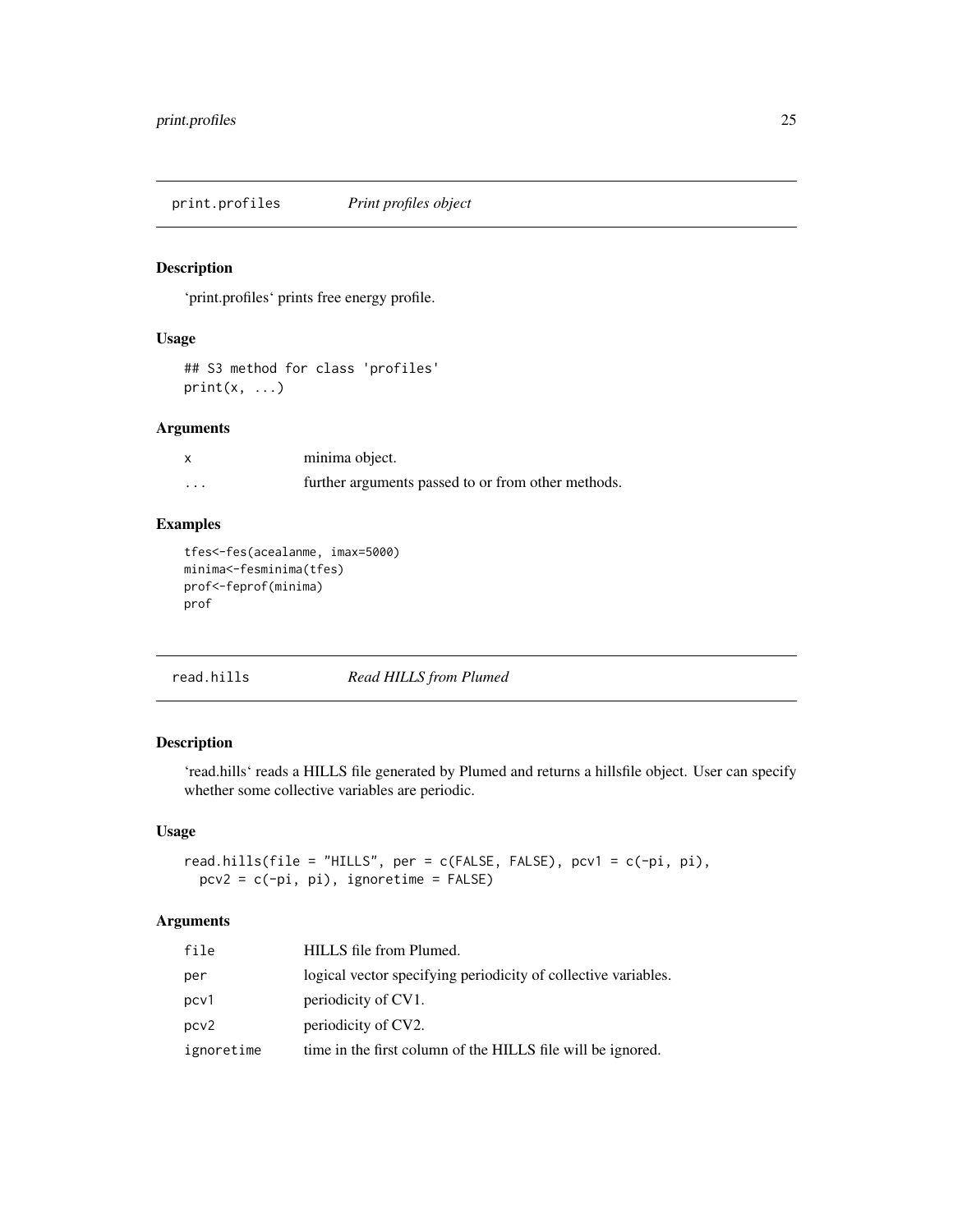#### Value

hillsfile object.

#### Examples

```
l1<-"1 -1.409 2.808 0.3 0.3 1.111 10"
l2<-"2 -2.505 2.791 0.3 0.3 1.111 10"
l3<-"3 -2.346 2.754 0.3 0.3 1.069 10"
l4<-"4 -1.198 2.872 0.3 0.3 1.074 10"
fourhills<-c(l1,l2,l3,l4)
tf <- tempfile()
writeLines(fourhills, tf)
read.hills(tf, per=c(TRUE,TRUE))
```
summary.fes *Print summary of free energy surface*

#### Description

'summary.fes' prints dimensionality, minimum and maximum of free energy in a fes object.

#### Usage

## S3 method for class 'fes' summary(object, ...)

#### Arguments

| object   | fes object.                                        |
|----------|----------------------------------------------------|
| $\cdots$ | further arguments passed to or from other methods. |

```
tfes<-fes(acealanme, imax=5000)
summary(tfes)
```
<span id="page-25-0"></span>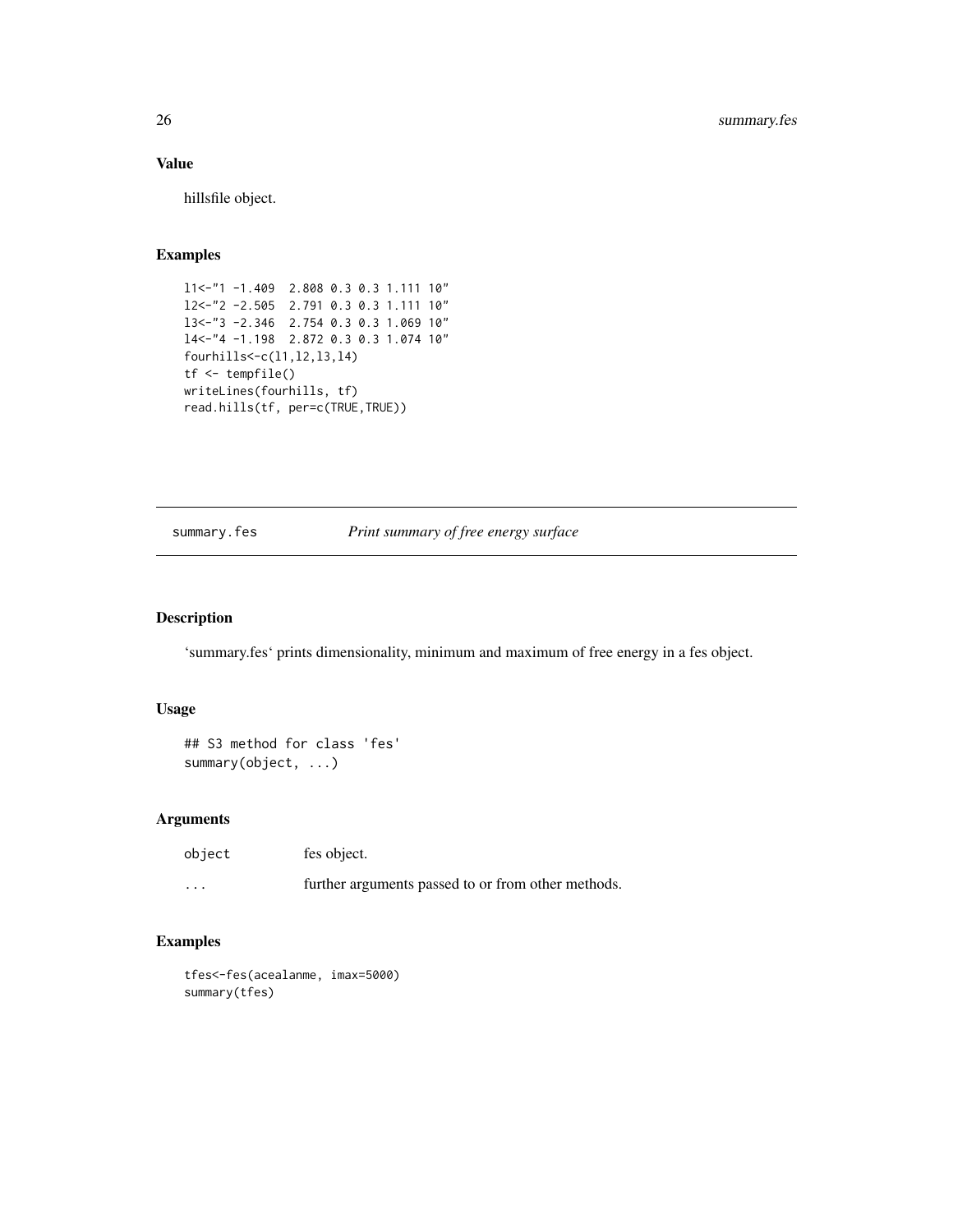<span id="page-26-0"></span>summary.hillsfile *Print summary for hillsfile*

#### Description

'summary.hillsfile' prints dimensionality, size and collective variable ranges of a hillsfile object.

#### Usage

```
## S3 method for class 'hillsfile'
summary(object, ...)
```
#### Arguments

| object   | hillsfile object.                                  |
|----------|----------------------------------------------------|
| $\cdots$ | further arguments passed to or from other methods. |

#### Examples

summary(acealanme)

| summary.mınıma | Print minima object summary |
|----------------|-----------------------------|
|                |                             |

#### Description

'summary.minima' prints summary for free energy minima (identifier, values of bins and collective variables, free energy and equilibrium populations).

#### Usage

```
## S3 method for class 'minima'
summary(object, temp = 300, eunit = "kJ/mol", ...)
```
#### Arguments

| object | minima object                                        |
|--------|------------------------------------------------------|
| temp   | temperature in Kelvins                               |
| eunit  | energy units (kJ/mol or kcal/mol, kJ/mol is default) |
| .      | further arguments passed to or from other methods.   |

#### Examples

tfes<-fes(acealanme, imax=5000) minima<-fesminima(tfes) summary(minima)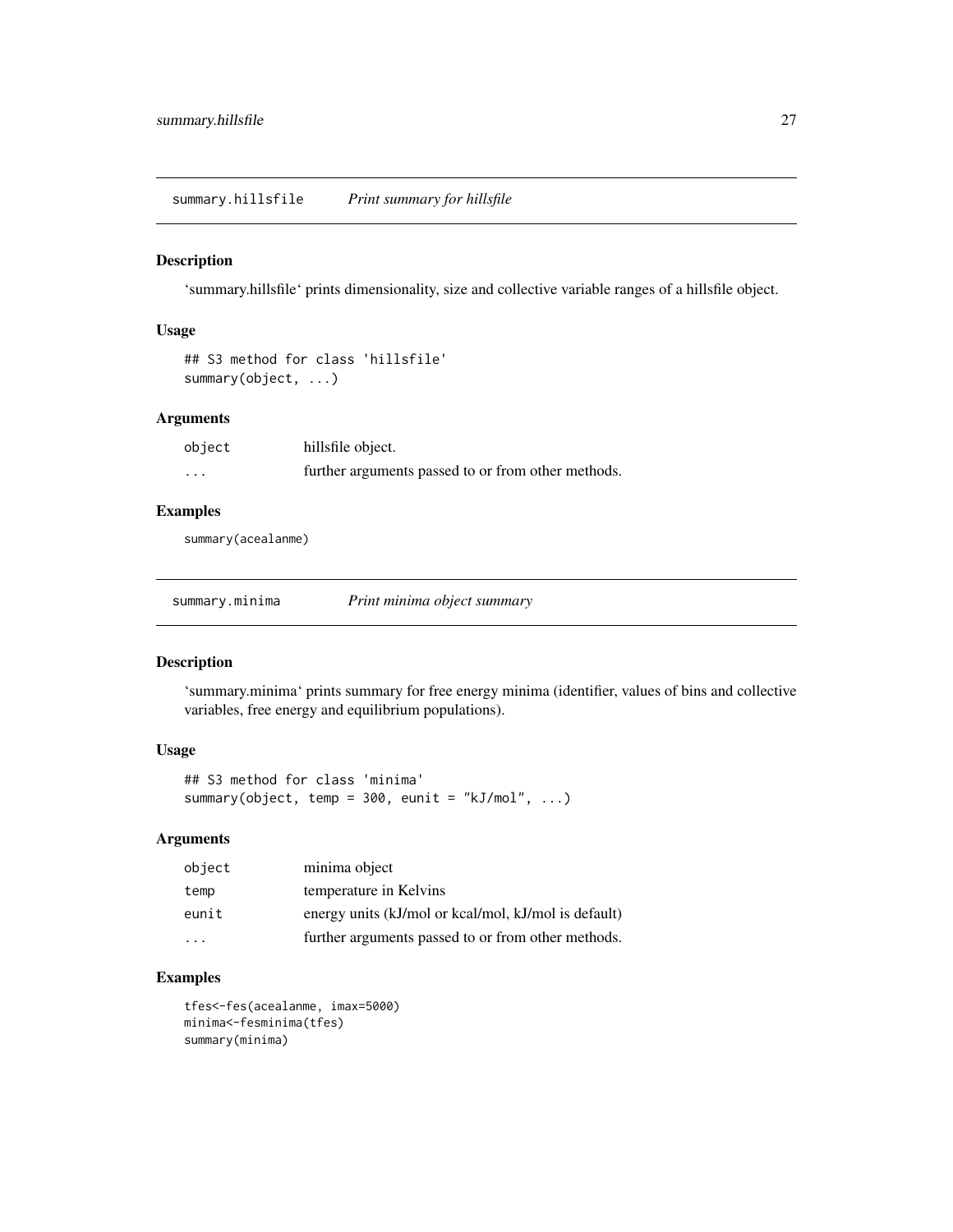<span id="page-27-0"></span>

'print.nebpath' prints the list minima for Nudged Elastic Band, activation energies and half lives calculated by Eyring equation (https://doi.org/10.1063/1.1749604).

#### Usage

```
## S3 method for class 'nebpath'
summary(object, temp = 300, eunit = "kJ/mol", ...)
```
#### Arguments

| object                  | nebpath object.                                       |
|-------------------------|-------------------------------------------------------|
| temp                    | temperature in Kelvins.                               |
| eunit                   | energy units (kJ/mol or kcal/mol, kJ/mol is default). |
| $\cdot$ $\cdot$ $\cdot$ | further arguments passed to or from other methods.    |

#### Examples

```
tfes<-fes(acealanme, imax=5000)
minima<-fesminima(tfes)
nebAD<-neb(minima, min1="A", min2="D", nsteps=20)
summary(nebAD)
```
summary.profiles *Print summary for free energy profile*

#### Description

'summary.profiles' prints the list of free energy minima with maximal and minimal free energy differences.

#### Usage

```
## S3 method for class 'profiles'
summary(object, imind = 1, imaxd = NULL, ...)
```

| object                  | profiles object.                                                                           |
|-------------------------|--------------------------------------------------------------------------------------------|
| imind                   | index of a hill from which calculation of difference starts (default 1).                   |
| imaxd                   | index of a hill from which calculation of difference stops (default the rest of<br>hills). |
| $\cdot$ $\cdot$ $\cdot$ | further arguments passed to or from other methods.                                         |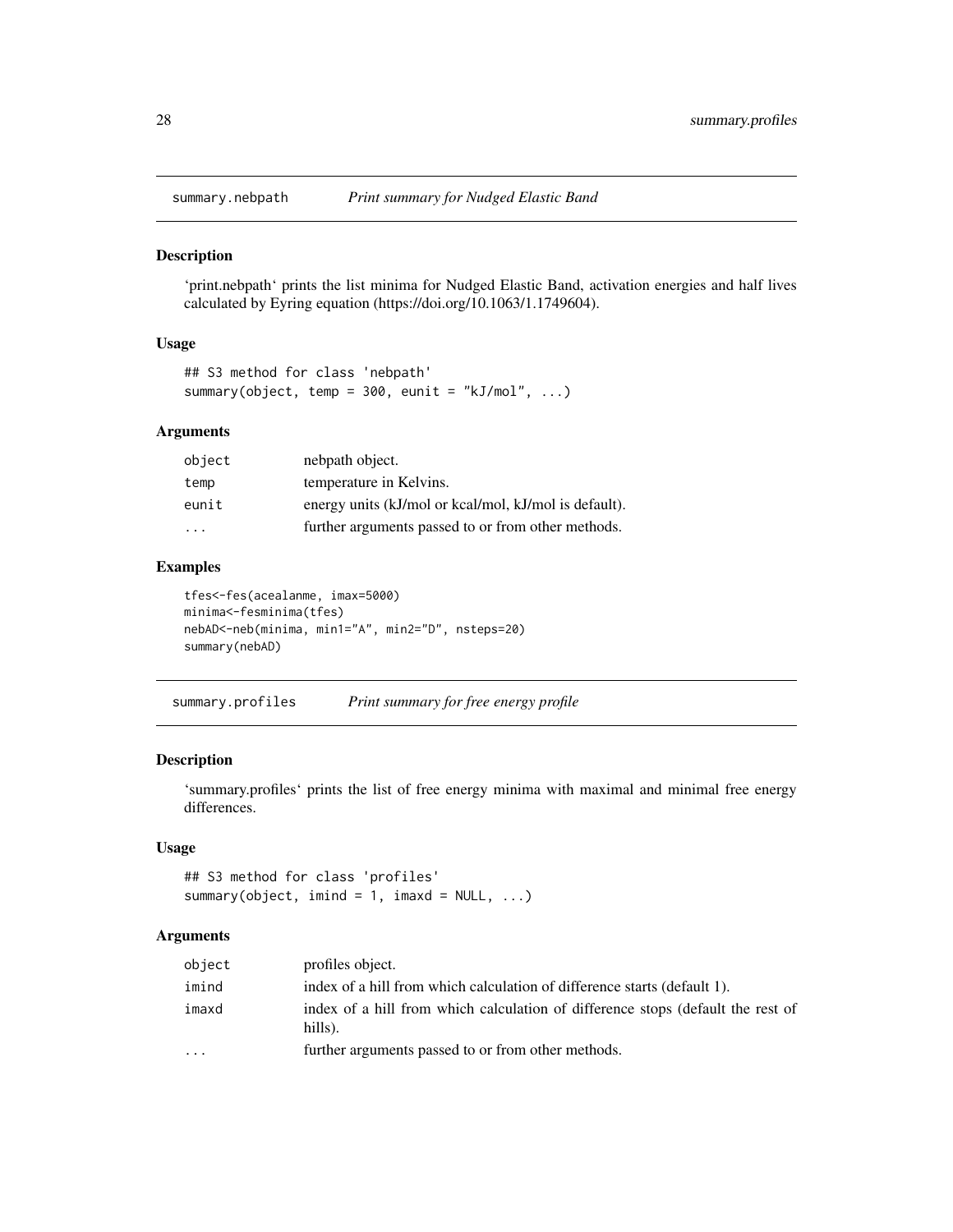#### <span id="page-28-0"></span>tail.hillsfile 29

#### Examples

```
tfes<-fes(acealanme, imax=5000)
minima<-fesminima(tfes)
prof<-feprof(minima)
summary(prof)
```
tail.hillsfile *Print last n lines of hillsfile*

#### Description

'tail.hillsfile' prints last n lines of a hillsfile object.

#### Usage

## S3 method for class 'hillsfile'  $tail(x, n = 10, ...)$ 

#### Arguments

| X                       | hillsfile object.                                  |
|-------------------------|----------------------------------------------------|
| n                       | number of lines (default 10).                      |
| $\cdot$ $\cdot$ $\cdot$ | further arguments passed to or from other methods. |

#### Examples

tail(acealanme)